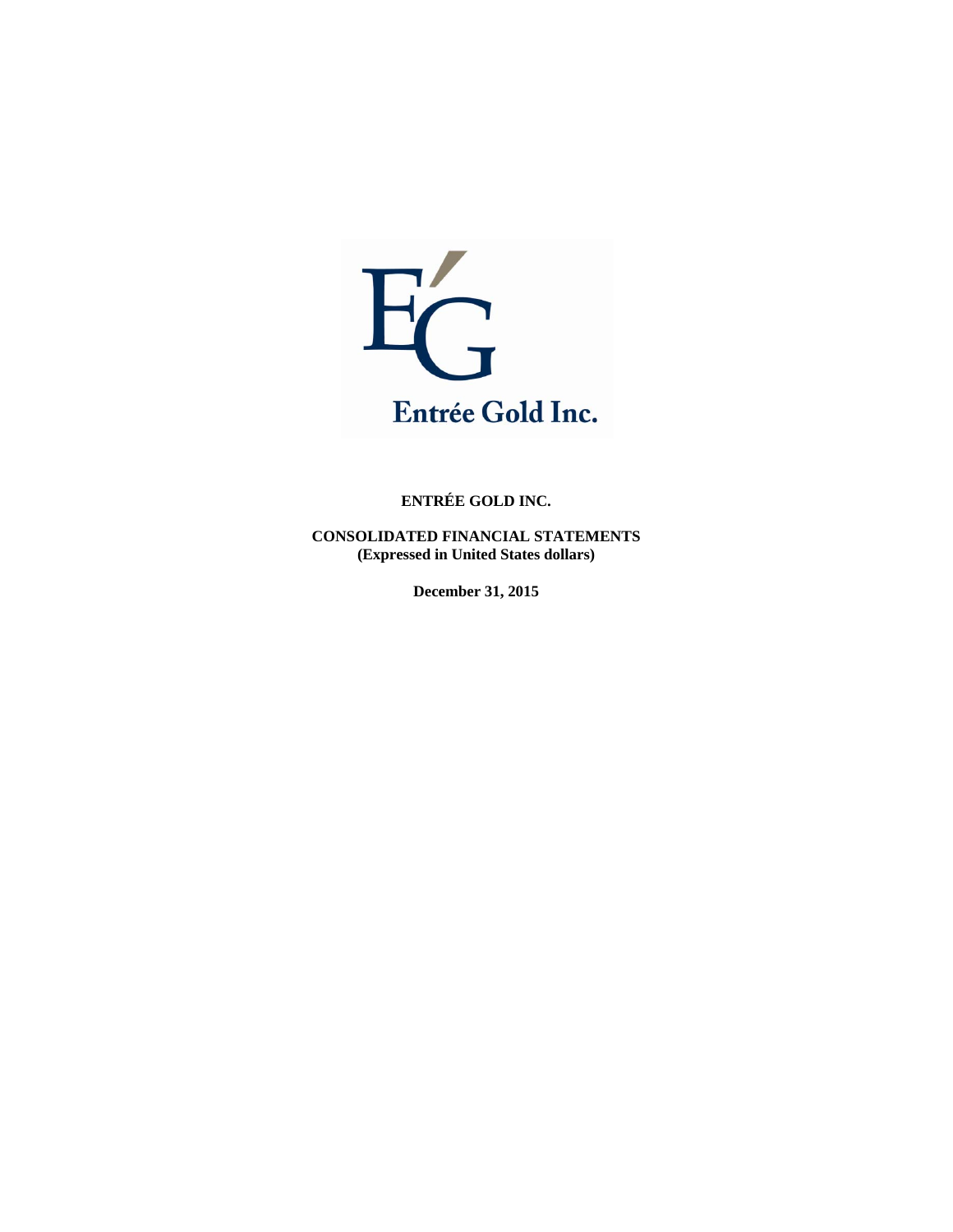## **REPORT OF INDEPENDENT REGISTERED PUBLIC ACCOUNTING FIRM**

To the Shareholders and Directors of Entrée Gold Inc.

We have audited the accompanying consolidated financial statements of Entrée Gold Inc. (the "Company"), which comprise the consolidated balance sheets of Entrée Gold Inc. as of December 31, 2015 and 2014, and the related consolidated statements of operations and comprehensive loss, stockholders' equity, and cash flows for the years ended December 31, 2015, 2014 and 2013. These consolidated financial statements are the responsibility of the Company's management. Our responsibility is to express an opinion on these consolidated financial statements based on our audits.

We conducted our audits in accordance with the standards of the Public Company Accounting Oversight Board (United States). Those standards require that we plan and perform the audit to obtain reasonable assurance about whether the consolidated financial statements are free of material misstatement. An audit includes examining, on a test basis, evidence supporting the amounts and disclosures in the consolidated financial statements. An audit also includes assessing the accounting principles used and significant estimates made by management, as well as evaluating the overall consolidated financial statement presentation. We believe that our audits provide a reasonable basis for our opinion.

In our opinion, the consolidated financial statements referred to above present fairly, in all material respects, the financial position of Entrée Gold Inc. as of December 31, 2015 and 2014, and the results of its operations and its cash flows for the years ended December 31, 2015, 2014 and 2013 in conformity with accounting principles generally accepted in the United States of America.

## **"DAVIDSON & COMPANY LLP"**

Vancouver, Canada Chartered Professional Accountants

March 30, 2016

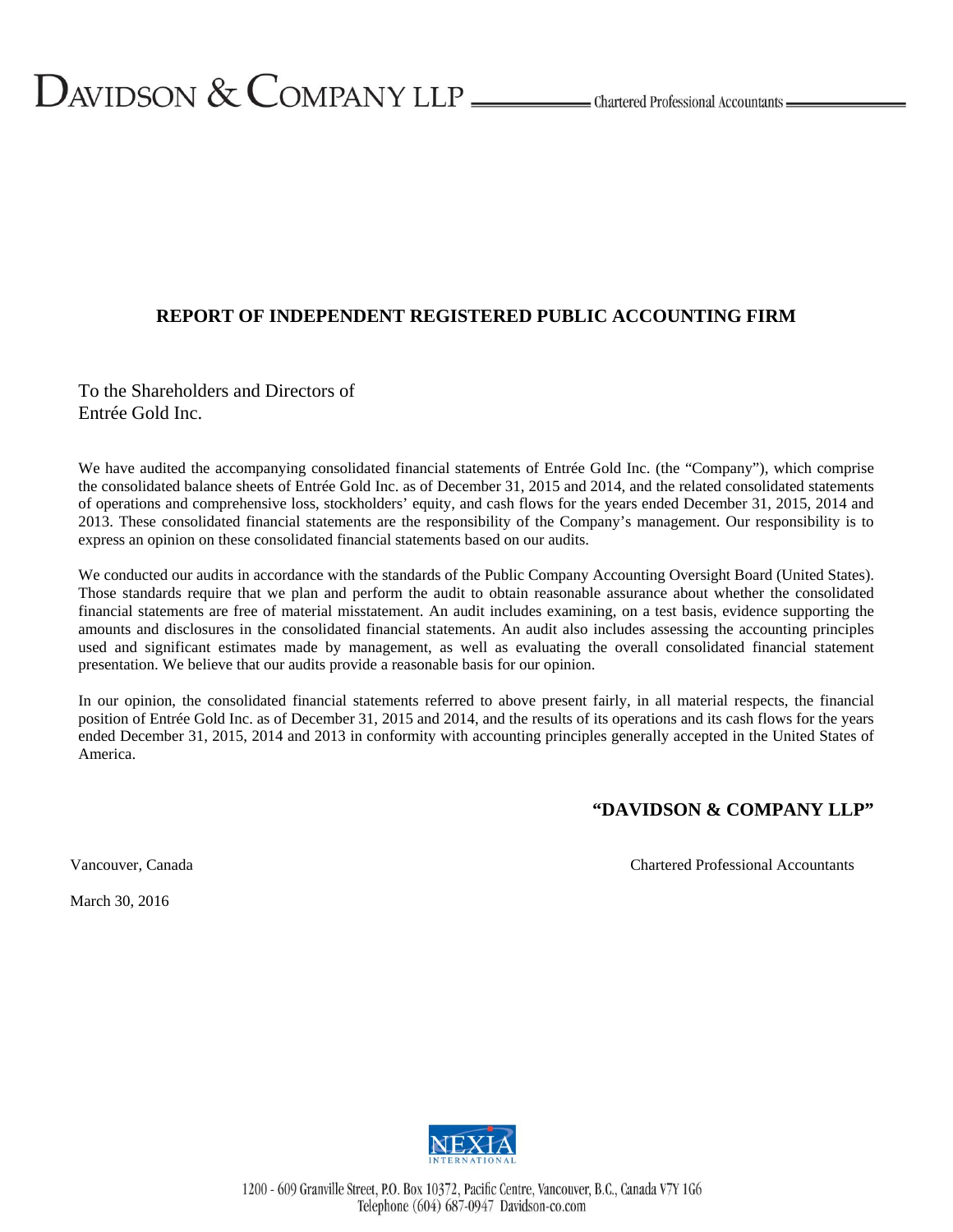## CONSOLIDATED BALANCE SHEETS

(Expressed in United States dollars)

|                                                                                                                                           |                           | December 31,<br>2015 | December 31,<br>2014 |                 |  |
|-------------------------------------------------------------------------------------------------------------------------------------------|---------------------------|----------------------|----------------------|-----------------|--|
| <b>ASSETS</b>                                                                                                                             |                           |                      |                      |                 |  |
| <b>Current</b>                                                                                                                            |                           |                      |                      |                 |  |
| Cash and cash equivalents (Note 3)                                                                                                        | \$                        | 22,785,658           | \$                   | 33,517,096      |  |
| Receivables                                                                                                                               |                           | 97,783               |                      | 133,729         |  |
| Prepaid expenses                                                                                                                          |                           | 311,072              |                      | 856,358         |  |
| Total current assets                                                                                                                      |                           | 23,194,513           |                      | 34,507,183      |  |
| Equipment (Note 5)                                                                                                                        |                           | 109,184              |                      | 177,566         |  |
| Mineral property interests (Note 6)                                                                                                       |                           | 37,714,492           |                      | 44,419,538      |  |
| Reclamation deposits                                                                                                                      |                           | 478,925              |                      | 474,959         |  |
| Other assets                                                                                                                              |                           | 165,371              |                      | 111,252         |  |
| <b>Total assets</b>                                                                                                                       | \$                        | 61,662,485           | \$                   | 79,690,498      |  |
| <b>LIABILITIES AND STOCKHOLDERS' EQUITY</b>                                                                                               |                           |                      |                      |                 |  |
| <b>Current</b>                                                                                                                            |                           |                      |                      |                 |  |
| Accounts payable and accrued liabilities                                                                                                  | $\boldsymbol{\mathsf{S}}$ | 1,350,261            | \$                   | 1,903,472       |  |
| Loans payable to Oyu Tolgoi LLC (Note 7)                                                                                                  |                           | 6,823,726            |                      | 6,355,408       |  |
| Deferred revenue (Note 8)                                                                                                                 |                           | 28,924,857           |                      | 34,507,372      |  |
| Deferred income tax liabilities (Note 11)                                                                                                 |                           | 3,567,297            |                      | 3,407,124       |  |
| <b>Total liabilities</b>                                                                                                                  |                           | 40,666,141           |                      | 46,173,376      |  |
| <b>Stockholders' equity</b>                                                                                                               |                           |                      |                      |                 |  |
| Common stock, no par value, unlimited number authorized, (Note 9)<br>147,330,917 (December 31, 2014 - 146,984,385) issued and outstanding |                           | 177,206,360          |                      | 177,138,693     |  |
| Additional paid-in capital                                                                                                                |                           | 20,517,394           |                      | 20,346,551      |  |
| Accumulated other comprehensive loss (Note 14)                                                                                            |                           | (7,778,347)          |                      | (2,850,122)     |  |
| Accumulated deficit                                                                                                                       |                           | (168, 949, 063)      |                      | (161, 118, 000) |  |
| Total stockholders' equity                                                                                                                |                           | 20,996,344           |                      | 33,517,122      |  |
| Total liabilities and stockholders' equity                                                                                                | \$                        | 61,662,485           | \$                   | 79,690,498      |  |

## **Nature and continuance of operations** (Note 1)

 **Commitments and Contingencies** (Note 16)

## **Subsequent events** (Note 18)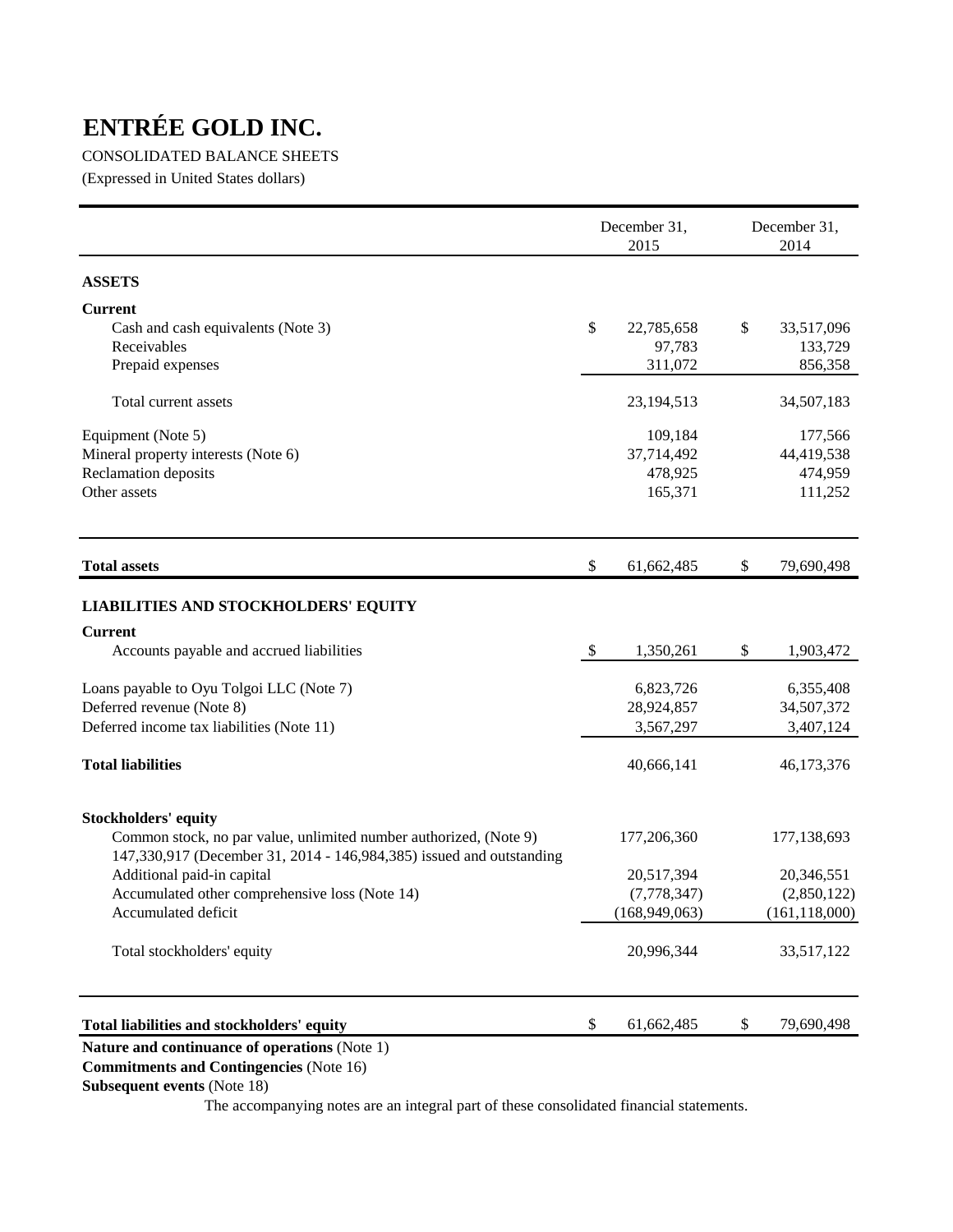CONSOLIDATED STATEMENTS OF OPERATIONS AND COMPREHENSIVE LOSS

(Expressed in United States dollars)

|                                                        |    | Year Ended       | Year Ended   |                                                    |              | Year Ended                      |  |
|--------------------------------------------------------|----|------------------|--------------|----------------------------------------------------|--------------|---------------------------------|--|
|                                                        |    | December 31,     | December 31, |                                                    | December 31, |                                 |  |
|                                                        |    | 2015             |              | 2014                                               |              | 2013                            |  |
| <b>EXPENSES</b>                                        |    |                  |              |                                                    |              |                                 |  |
| Exploration (Note 6)                                   | \$ | 5,160,910        | \$           | 9,054,887                                          | \$           | 6,102,992                       |  |
| General and administration                             |    | 4,730,904        |              | 4,151,910                                          |              | 6,638,262                       |  |
| Consultancy and advisory fees                          |    | 125,000          |              | 830,623                                            |              | 1,941,130                       |  |
| Impairment of mineral property interests (Note 6)      |    |                  |              | 552,095                                            |              | 437,732                         |  |
| Depreciation                                           |    | 42,528           |              | 65,517                                             |              | 102,941                         |  |
| Gain on sale of mineral property interests             |    |                  |              | (28,096)                                           |              | (451, 892)                      |  |
| Foreign exchange gain                                  |    | (2,919,459)      |              | (1,978,854)                                        |              | (1, 113, 728)                   |  |
| <b>Loss from operations</b>                            |    | (7, 139, 883)    |              | (12, 648, 082)                                     |              | (13,657,437)                    |  |
| Interest income (expense)                              |    | (412,077)        |              | 30,154                                             |              | 171,143                         |  |
| Loss from equity investee (Note 4)                     |    | (118, 712)       |              | (107, 907)                                         |              | (146, 051)                      |  |
| Fair value adjustment of asset backed commercial paper |    |                  |              |                                                    |              | 147,564                         |  |
| Loss before income taxes                               |    | (7,670,672)      |              | (12, 725, 835)                                     |              | (13, 484, 781)                  |  |
| Current income tax recovery (expense) (Note 11)        |    | (218)            |              | 123,255                                            |              | (319, 112)                      |  |
| Deferred income tax recovery (expense) (Note 11)       |    | (160, 173)       |              | 3,933,392                                          |              | 2,381,868                       |  |
| <b>Net loss</b>                                        | \$ | $(7,831,063)$ \$ |              | (8,669,188)                                        | $\mathbb{S}$ | (11, 422, 025)                  |  |
| Comprehensive loss:                                    |    |                  |              |                                                    |              |                                 |  |
|                                                        |    |                  |              |                                                    |              |                                 |  |
| Net loss                                               | \$ | $(7,831,063)$ \$ |              |                                                    |              | $(8,669,188)$ \$ $(11,422,025)$ |  |
| Foreign currency translation adjustment (Note 14)      |    | (4,928,225)      |              | (3,315,737)                                        |              | (2,787,404)                     |  |
| <b>Comprehensive loss:</b>                             |    |                  |              | $$$ (12,759,288) $$$ (11,984,925) $$$ (14,209,429) |              |                                 |  |
| Basic and diluted net loss per share                   | \$ | $(0.05)$ \$      |              | $(0.06)$ \$                                        |              | (0.08)                          |  |
| Weighted average number of common shares outstanding   |    | 147,036,578      |              | 146,883,700                                        |              | 143,847,888                     |  |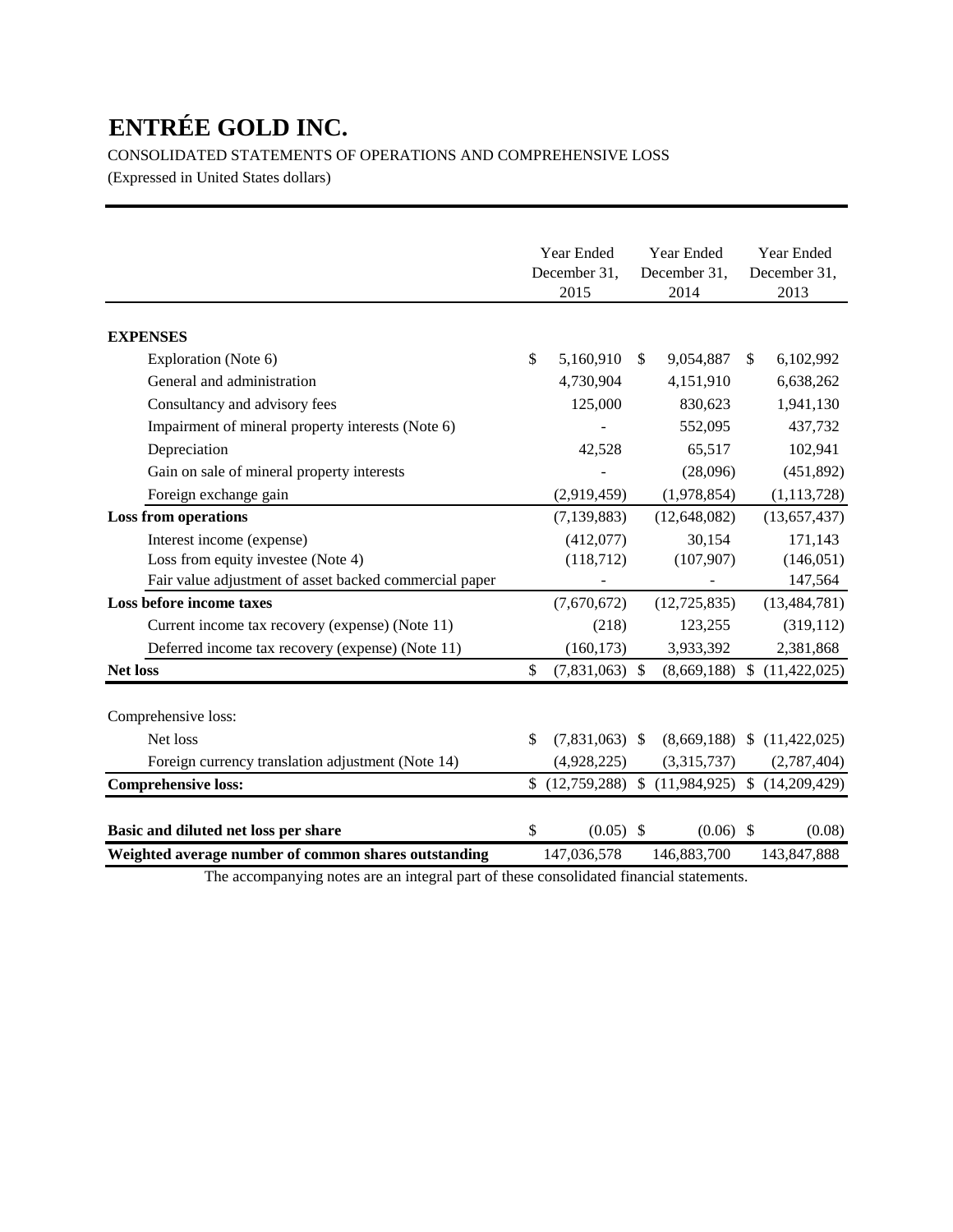CONSOLIDATED STATEMENT OF STOCKHOLDERS' EQUITY

(Expressed in United States dollars)

|                                         | Number of<br><b>Shares</b> | Common<br>Stock   | Additional<br>Paid-in Capital | Accumulated<br>Other Comprehensive<br>Income (Loss) | Accumulated<br>Deficit |     | Total<br>Stockholders<br>Equity |
|-----------------------------------------|----------------------------|-------------------|-------------------------------|-----------------------------------------------------|------------------------|-----|---------------------------------|
| Balance, December 31, 2012              | 128,877,243                | \$<br>167,428,814 | \$<br>18,672,864              | \$<br>3,253,019                                     | \$<br>(141, 026, 787)  | \$. | 48,327,910                      |
| Shares issued:                          |                            |                   |                               |                                                     |                        |     |                                 |
| Private placement                       | 17,857,142                 | 9,722,897         |                               |                                                     |                        |     | 9,722,897                       |
| Stock-based compensation                |                            |                   | 1,422,297                     |                                                     |                        |     | 1,422,297                       |
| Share issuance costs                    |                            | (86, 636)         |                               |                                                     |                        |     | (86, 636)                       |
| Foreign currency translation adjustment |                            | ٠                 | ٠                             | (2,787,404)                                         |                        |     | (2,787,404)                     |
| Net loss                                |                            |                   |                               |                                                     | (11, 422, 025)         |     | (11, 422, 025)                  |
| Balance, December 31, 2013              | 146,734,385                | \$<br>177,065,075 | \$<br>20,095,161              | \$<br>465,615                                       | \$<br>(152, 448, 812)  | \$  | 45,177,039                      |
| Shares issued:                          |                            |                   |                               |                                                     |                        |     |                                 |
| Mineral property interests              | 250,000                    | 73,618            |                               |                                                     |                        |     | 73,618                          |
| Stock-based compensation                |                            |                   | 251,390                       |                                                     |                        |     | 251,390                         |
| Foreign currency translation adjustment |                            |                   |                               | (3,315,737)                                         |                        |     | (3,315,737)                     |
| Net loss                                |                            |                   |                               |                                                     | (8,669,188)            |     | (8,669,188)                     |
| Balance, December 31, 2014              | 146,984,385                | \$<br>177,138,693 | \$<br>20,346,551              | \$<br>(2,850,122)                                   | \$<br>(161, 118, 000)  | \$. | 33,517,122                      |
| Shares issued:                          |                            |                   |                               |                                                     |                        |     |                                 |
| Exercise of stock options               | 346,532                    | 67,667            | (26, 532)                     |                                                     |                        |     | 41,135                          |
| Stock-based compensation                |                            |                   | 197,375                       |                                                     |                        |     | 197,375                         |
| Foreign currency translation adjustment |                            | ٠                 | $\overline{a}$                | (4,928,225)                                         | ٠                      |     | (4,928,225)                     |
| Net loss                                |                            |                   |                               |                                                     | (7,831,063)            |     | (7,831,063)                     |
| Balance, December 31, 2015              | 147,330,917                | \$<br>177,206,360 | \$<br>20,517,394              | \$<br>(7,778,347)                                   | \$<br>(168,949,063)    | \$  | 20,996,344                      |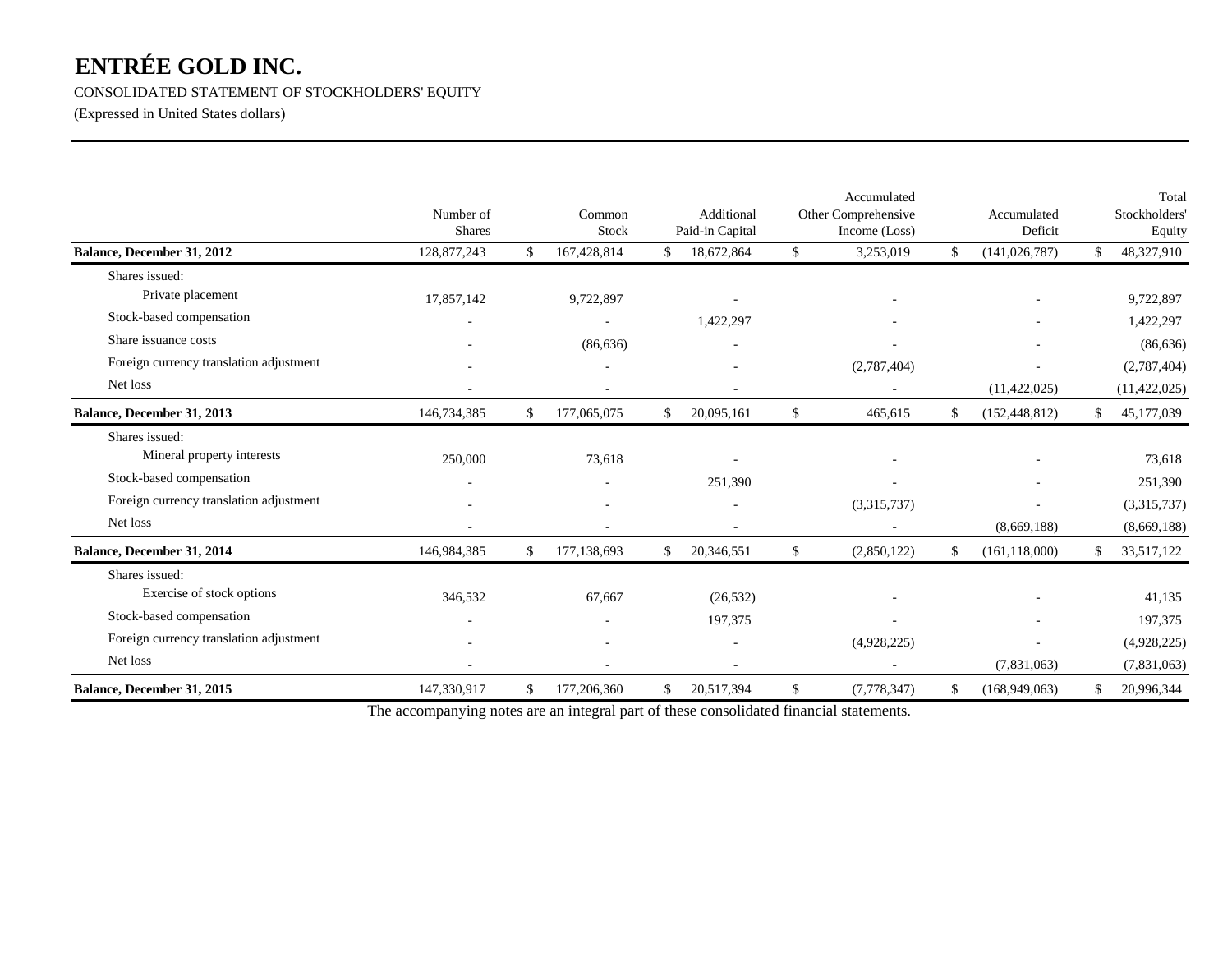CONSOLIDATED STATEMENTS OF CASH FLOWS

(Expressed in United States dollars)

|                                                     | Year Ended<br>December 31,<br>2015 |    | Year Ended<br>December 31,<br>2014 |    | Year Ended<br>December 31,<br>2013 |  |
|-----------------------------------------------------|------------------------------------|----|------------------------------------|----|------------------------------------|--|
| <b>CASH FLOWS FROM OPERATING ACTIVITIES</b>         |                                    |    |                                    |    |                                    |  |
| Net loss                                            | \$<br>$(7,831,063)$ \$             |    | $(8,669,188)$ \$                   |    | (11, 422, 025)                     |  |
| Items not affecting cash:                           |                                    |    |                                    |    |                                    |  |
| Depreciation                                        | 42,528                             |    | 65,517                             |    | 102,941                            |  |
| Stock-based compensation                            | 197,375                            |    | 251,390                            |    | 1,422,297                          |  |
| Loss from equity investee                           | 118,712                            |    | 107,907                            |    | 146,051                            |  |
| Interest expense                                    | 279,405                            |    | 264,869                            |    | 260,453                            |  |
| Deferred income tax expense (recovery)              | 160,173                            |    | (3,933,392)                        |    | (2,381,868)                        |  |
| Gain on sale of mineral property interests          |                                    |    | (28,096)                           |    | (451, 892)                         |  |
| Impairment of mineral property interests            |                                    |    | 552,095                            |    | 437,732                            |  |
| Unrealized foreign exchange gain                    | (2,988,185)                        |    | (1,966,349)                        |    | (919, 289)                         |  |
| Other items not affecting cash                      | 11,992                             |    | 38,075                             |    | 44,202                             |  |
| Changes in assets and liabilities:                  |                                    |    |                                    |    |                                    |  |
| Receivables                                         | 15,457                             |    | 55,362                             |    | 6,109                              |  |
| Prepaid expenses                                    | 439,319                            |    | (176, 164)                         |    | (22, 569)                          |  |
| Other assets                                        | (2,291)                            |    | 35,451                             |    | (3,592)                            |  |
| Accounts payable and accrued liabilities            | (264, 914)                         |    | 784,886                            |    | 760,600                            |  |
| Deposit on metal credit delivering obligation       |                                    |    |                                    |    | 40,000,000                         |  |
| Net cash provided by (used in) operating activities | (9,821,492)                        |    | (12, 617, 637)                     |    | 27,979,150                         |  |
| <b>CASH FLOWS FROM FINANCING ACTIVITIES</b>         |                                    |    |                                    |    |                                    |  |
| Proceeds from issuance of capital stock             | 41,135                             |    |                                    |    | 9,722,897                          |  |
| Share issue costs                                   |                                    |    |                                    |    | (86, 636)                          |  |
| Net cash provided by financing activities           | 41,135                             |    |                                    |    | 9,636,261                          |  |
| <b>CASH FLOWS FROM INVESTING ACTIVITIES</b>         |                                    |    |                                    |    |                                    |  |
| Mineral property interests                          | (500,000)                          |    | (100,000)                          |    | (50,000)                           |  |
| Reclamation deposits                                | (3,628)                            |    | 17,249                             |    | 115,180                            |  |
| Acquisition of equipment                            | (12, 445)                          |    | (13,074)                           |    | (7,623)                            |  |
| Proceeds from sale of royalty interest              |                                    |    |                                    |    | 5,000,000                          |  |
| Proceeds from sale of mineral property interests    |                                    |    | 28,096                             |    | 451,892                            |  |
| Net cash provided by (used in) investing activities | (516,073)                          |    | (67, 729)                          |    | 5,509,449                          |  |
| Effect of foreign currency translation on cash and  |                                    |    |                                    |    |                                    |  |
| cash equivalents                                    | (435,008)                          |    | (498, 754)                         |    | (679, 152)                         |  |
| Change in cash and cash equivalents                 |                                    |    |                                    |    |                                    |  |
| during the year                                     | (10, 731, 438)                     |    | (13, 184, 120)                     |    | 42,445,708                         |  |
| Cash and cash equivalents, beginning of year        | 33,517,096                         |    | 46,701,216                         |    | 4,255,508                          |  |
| Cash and cash equivalents, end of year              | \$<br>22,785,658                   | \$ | 33,517,096                         | \$ | 46,701,216                         |  |
| Cash paid for interest during the year              | \$                                 | \$ |                                    | \$ |                                    |  |
| Cash paid for income taxes during the year          | \$                                 | \$ |                                    | \$ |                                    |  |

Supplemental disclosure with respect to cash flows (Note 15)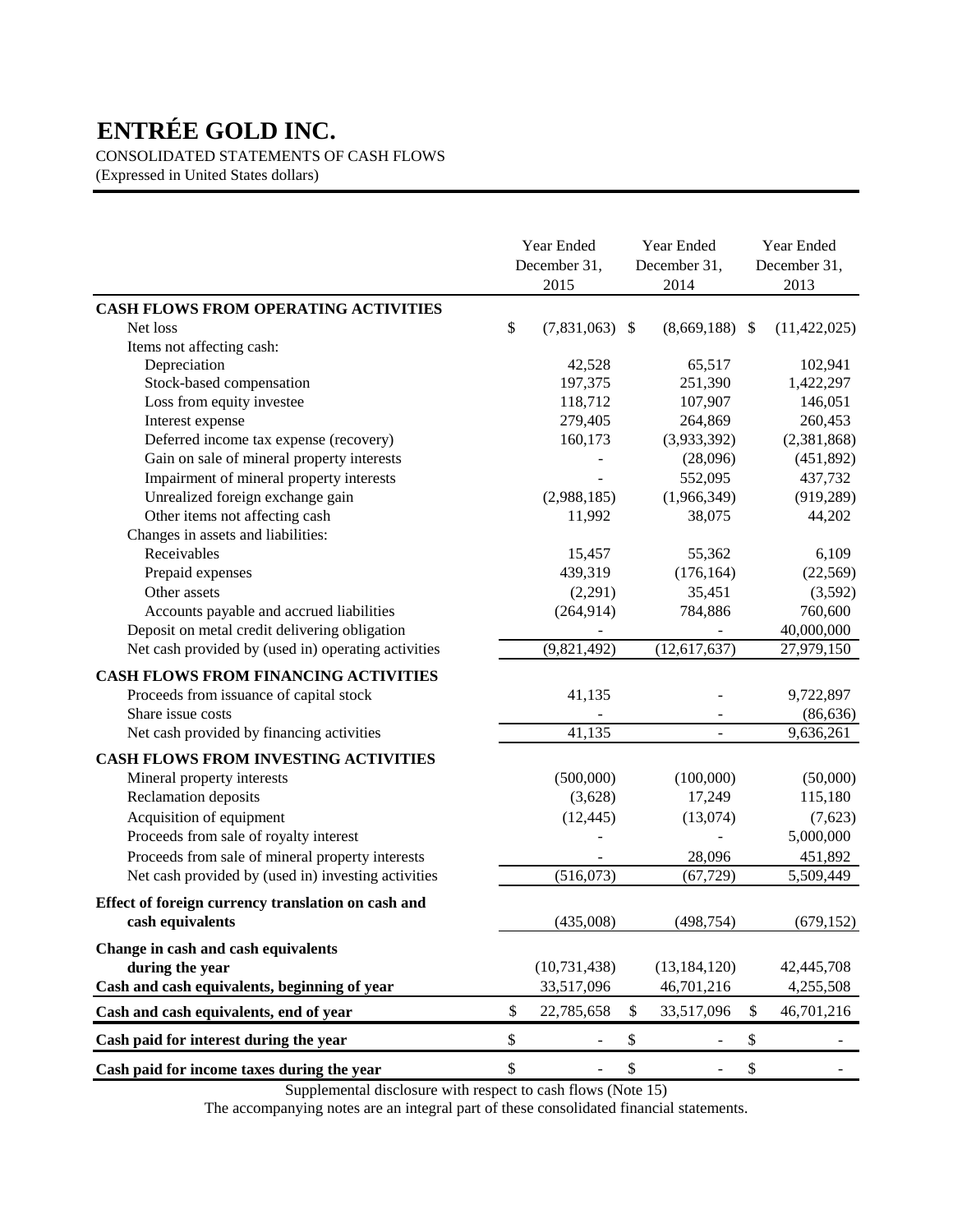#### **1. NATURE AND CONTINUANCE OF OPERATIONS**

Entrée Gold Inc. was incorporated under the laws of the Province of British Columbia on July 19, 1995 and continued under the laws of the Yukon Territory on January 22, 2003. On May 27, 2005, Entrée Gold Inc. changed its governing jurisdiction from the Yukon Territory to British Columbia by continuing into British Columbia under the *Business Corporations Act* (British Columbia). The principal business activity of Entrée Gold Inc., together with its subsidiaries (collectively referred to as the "Company"), is the exploration of mineral property interests. To date, the Company has not generated significant revenues from its operations and is considered to be in the exploration stage.

All amounts are expressed in United States dollars, except for certain amounts denoted in Canadian dollars ("C\$").

These consolidated financial statements have been prepared on the assumption that the Company will be able to realize its assets and discharge its liabilities in the normal course of business. The Company currently earns no operating revenues. Continued operations of the Company are dependent upon the Company's ability to secure additional equity capital or receive other financial support, and in the longer term to generate profits from business operations. Management believes that the Company has sufficient working capital to maintain its operations for the next 12 months.

#### **2. SIGNIFICANT ACCOUNTING POLICIES**

#### **Principles of consolidation**

These consolidated financial statements have been prepared in conformity with generally accepted accounting principles ("GAAP") in the United States of America and include the accounts of the Company and all of its subsidiaries. All significant intercompany transactions and balances have been eliminated upon consolidation.

#### **Use of estimates**

The preparation of consolidated financial statements in accordance with United States generally accepted accounting principles requires management to make estimates and assumptions that affect the reported amounts of assets and liabilities and the disclosure of contingent assets and liabilities at the date of the financial statements and the reported amount of revenues and expenses during the reporting period. The Company regularly evaluates estimates and assumptions related to deferred income tax asset valuations, asset impairment, stock-based compensation and loss contingencies. The Company bases its estimates and assumptions on current facts, historical experience and various other factors that it believes to be reasonable under the circumstances, the results of which form the basis for making judgements about the other sources. The actual results experienced by the Company may differ materially and adversely from the Company's estimates. To the extent there are material differences between estimates and the actual results, future results of operations will be affected.

#### **Cash and cash equivalents**

Cash and cash equivalents includes cash in banks, money market funds, and certificates of term deposits with maturities of less than three months from inception, which are readily convertible to known amounts of cash and which, in the opinion of management, are subject to an insignificant risk of loss in value. The Company had \$22,785,658 in cash at December 31, 2015.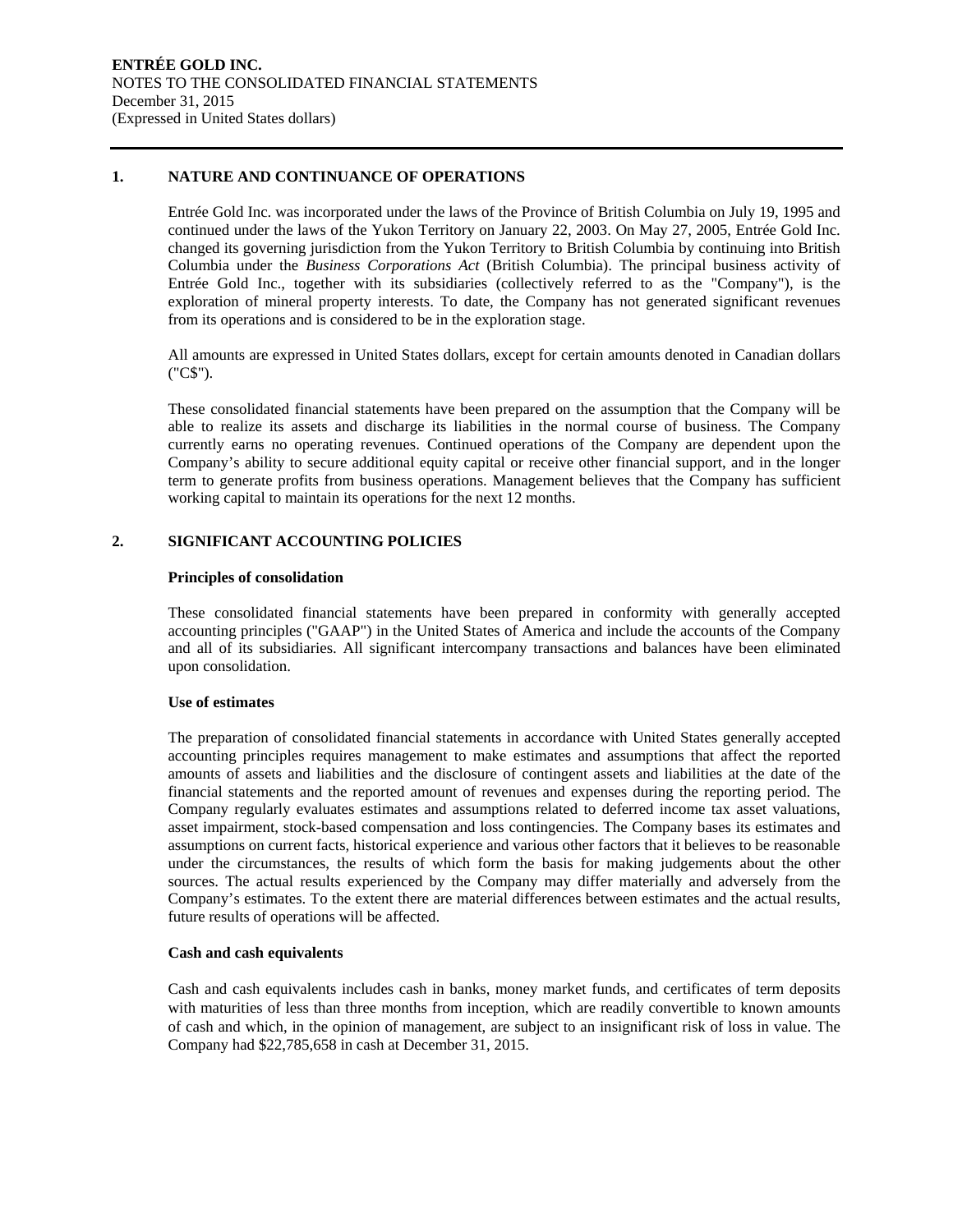#### **2. SIGNIFICANT ACCOUNTING POLICIES** (cont'd...)

#### **Long-term investments**

Long-term investments in companies in which the Company has voting interests of 20% to 50% or where the Company has the ability to exercise significant influence, are accounted for using the equity method. Under this method, the Company's share of the investees' earnings and losses is included in operations and its investments therein are adjusted by a like amount. Dividends received are credited to the long-term investment accounts.

#### **Equipment**

Equipment, consisting of office, computer, field equipment and buildings, is recorded at cost less accumulated depreciation. Depreciation is recorded on a declining balance basis at rates ranging from 20% to 30% per annum.

#### **Mineral property interests**

Costs of exploration and costs of carrying and retaining unproven properties are expensed as incurred. The Company considers mineral rights to be tangible assets and accordingly, the Company capitalizes certain costs related to the acquisition of mineral rights.

#### **Asset retirement obligation**

The Company records the fair value of the liability for closure and removal costs associated with the legal obligations upon retirement or removal of any tangible long-lived assets where the initial recognition of any liability will be capitalized as part of the asset cost and depreciated over its estimated useful life. To date, the Company has not incurred any asset retirement obligations.

#### **Impairment of long-lived assets**

Long-lived assets are continually reviewed for impairment whenever events or changes in circumstances indicate that the carrying amount of an asset may not be recoverable. Recoverability of assets to be held and used is measured by a comparison of the carrying amount of an asset to future net cash flows expected to be generated by the asset. If such assets are considered to be impaired, the impairment to be recognized is measured by the amount by which the discounted carrying amount of the assets exceeds the fair value of the assets.

#### **Stock-based compensation**

The Company applies the fair value method of accounting for all stock option awards, whereby the Company recognizes a compensation expense for all stock options awarded to employees, officers and consultants based on the fair value of the options on the date of grant, which is determined using the Black Scholes option pricing model. The options are expensed over the vesting period of the options.

#### **Financial instruments**

The Company classifies financial assets and liabilities as held-for-trading, available-for-sale, held-tomaturity, loans and receivables or other financial liabilities depending on their nature. Financial assets and financial liabilities are recognized at fair value on their initial recognition, except for those arising from certain related party transactions which are accounted for at the transferor's carrying amount or exchange amount.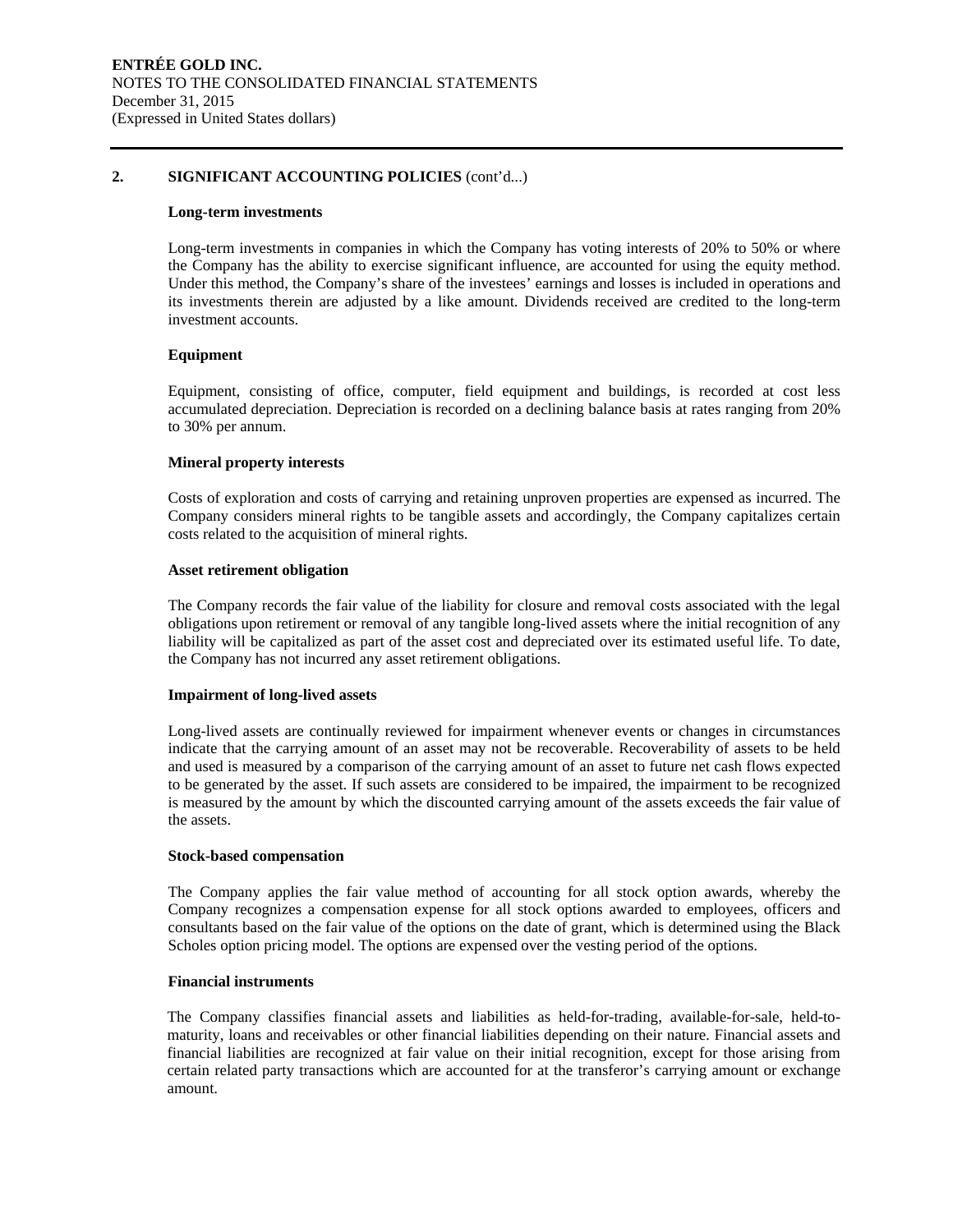#### **2. SIGNIFICANT ACCOUNTING POLICIES** (cont'd…)

#### **Financial instruments** (cont'd…)

Financial assets and liabilities classified as held-for-trading are measured at fair value, with gains and losses recognized in net income. Financial assets classified as held-to-maturity, loans and receivables, and financial liabilities other than those classified as held-for-trading are measured at amortized cost, using the effective interest method of amortization. Financial assets classified as available-for-sale are measured at fair value, with unrealized gains and losses being recognized as other comprehensive income until realized, or if an unrealized loss is considered other than temporary, the unrealized loss is recorded in income.

The Company classifies its financial instruments as follows:

Cash and cash equivalents is classified as held for trading, and is measured at fair value using Level 1 inputs. Receivables and accounts payable, are classified as loans and receivables, and have a fair value approximating their carrying value, due to their short-term nature. The Company's other financial instruments, accounts payable, and loans payable are classified as other financial liabilities, and are measured at amortized cost.

#### **Income taxes**

The Company follows the asset and liability method of accounting for income taxes whereby deferred income taxes are recognized for the deferred income tax consequences attributable to differences between the financial statement carrying values of existing assets and liabilities and their respective income tax bases (temporary differences). Deferred income tax assets and liabilities are measured using enacted income tax rates expected to apply to taxable income in the years in which temporary differences are expected to be recovered or settled. The effect on deferred income tax assets and liabilities of a change in tax rates is included in income in the period in which the change occurs. The amount of deferred income tax assets recognized is limited to the amount that is more likely than not to be realized.

#### **Foreign currency translation**

The functional currency of Entrée Gold Inc. is the Canadian dollar. Accordingly, monetary assets and liabilities denominated in a foreign currency are translated at the exchange rate in effect at the balance sheet date while non-monetary assets and liabilities denominated in a foreign currency are translated at historical rates. Revenue and expense items denominated in a foreign currency are translated at exchange rates prevailing when such items are recognized in the statement of operations and comprehensive loss. Exchange gains or losses arising on translation of foreign currency items are included in the statement of operations and comprehensive loss. The functional currency of Entrée Gold Inc.'s significant subsidiaries is the United Sates dollar. Upon translation into Canadian dollars for consolidation, monetary assets and liabilities are translated at the exchange rate in effect at the balance sheet date while non-monetary assets and liabilities are translated at historical rates. Revenue and expense items are translated at exchange rates prevailing when such items are recognized in the statement of operations and comprehensive loss. Exchange gains or losses arising on translation of foreign currency items are included in the statement of operations and comprehensive loss.

The Company follows the current rate method of translation with respect to its presentation of these consolidated financial statements in the reporting currency, which is the United States dollar. Accordingly, assets and liabilities are translated into United States dollars at the period-end exchange rates while revenue and expenses are translated at the prevailing exchange rates during the period. Related exchange gains and losses are included in a separate component of stockholders' equity as accumulated other comprehensive income.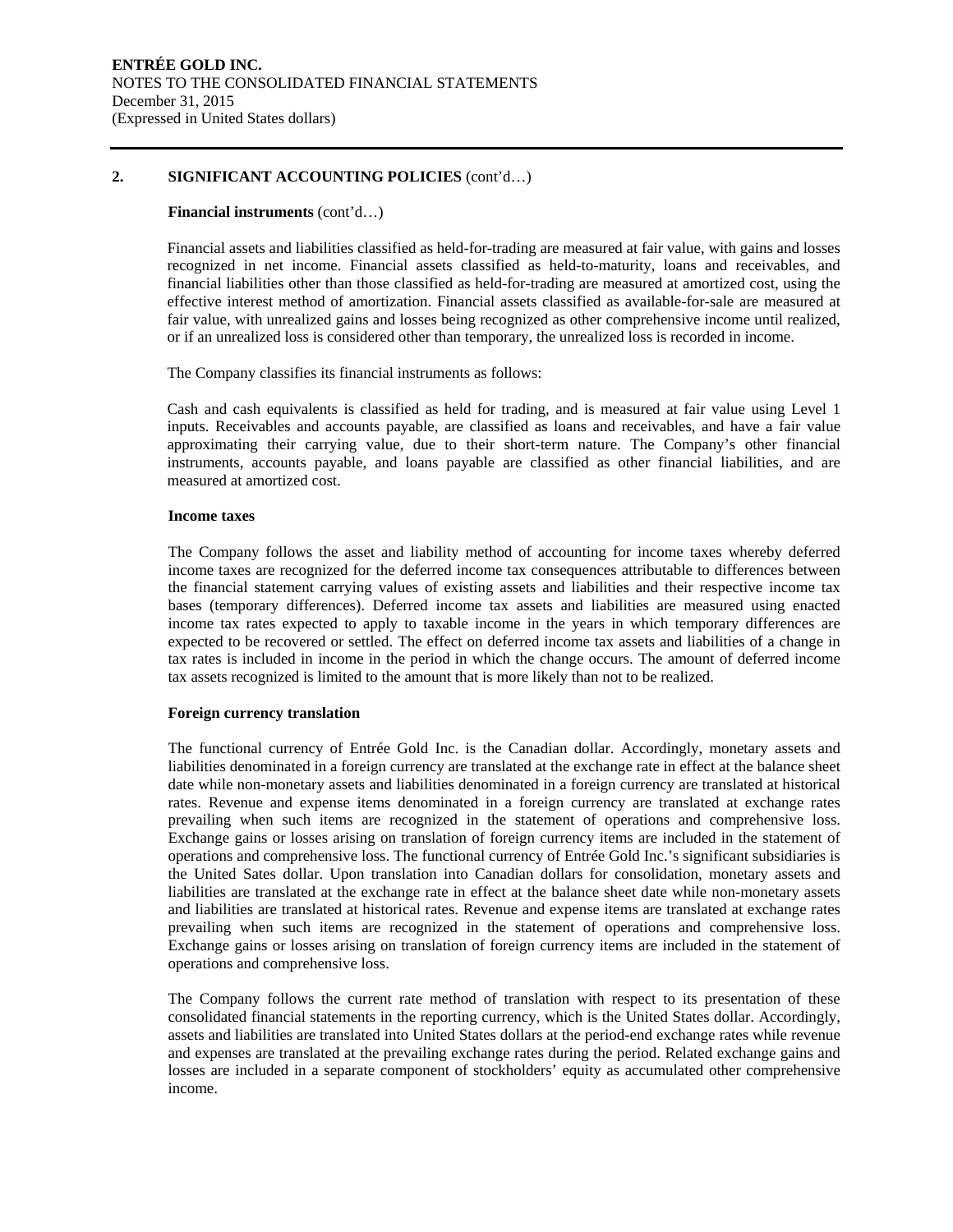#### **2. SIGNIFICANT ACCOUNTING POLICIES** (cont'd…)

#### **Net loss per share**

Basic net loss per share is computed by dividing the net loss for the period attributable to common stockholders by the weighted average number of shares of common stock outstanding during the period. Diluted net loss per share takes into consideration shares of common stock outstanding (computed under basic loss per share) and potentially dilutive shares of common stock. Diluted net loss per share is not presented separately from basic net loss per share as the conversion of outstanding stock options and warrants into common shares would be anti-dilutive. At December 31, 2015, the total number of potentially dilutive shares of common stock excluded from basic net loss per share was 13,208,000 (December 31, 2014 - 13,779,000; December 31, 2013 - 14,400,500).

#### **Comparative figures**

Certain comparative figures have been reclassified to conform to the current year's presentation.

#### **Recent accounting pronouncements**

In August 2014, the Financial Accounting Standards Board ("FASB") issued Accounting Standards Update (ASU) 2014-15, "Disclosure of Uncertainties about an Entity's Ability to Continue as a Going Concern". Historically, there has been no guidance in GAAP about management's responsibility to evaluate whether there is substantial doubt about an entity's ability to continue as a going concern. This ASU clarifies when and how management should be assessing their ability to continue as a going concern. ASU 2014-15 is effective for fiscal years ending after December 15, 2016. The Company expects the adoption of ASU 2014-15 will have an impact on the frequency with which going concern assessments are conducted but does not expect the adoption to have significant changes to existing disclosure.

In November 2015, the FASB issued ASU 2015-17, "Income Taxes (Topic 740): Balance Sheet Classification of Deferred Taxes". The amendments in ASU 2015-17 require that deferred tax liabilities and assets be classified as noncurrent in a classified statement of financial position. The amendments in this ASU are effective for financial statements issued for annual periods beginning after December 15, 2016, and interim periods within those annual periods. Earlier adoption is permitted. The Company is currently presenting deferred tax liabilities and assets as noncurrent items on the consolidated balance sheets. Accordingly, the Company does not expect the adoption of ASU 2015-17 to have a material impact on the Company's financial reporting and disclosures.

### **3. CASH AND CASH EQUIVALENTS**

Cash and cash equivalents consist of cash at bank and in hand of \$22,785,658 as at December 31, 2015 (December 31, 2014 - \$33,517,096).

### **4. LONG-TERM INVESTMENTS**

#### *Equity Method Investment*

The Company accounts for its interest in a joint venture with Oyu Tolgoi LLC ("OTLLC"), a company owned 66% by Turquoise Hill Resources Ltd. ("Turquoise Hill") and 34% by the Government of Mongolia (Note 6), as a 20% equity investment. The Company's share of the loss of the joint venture is \$118,712 for the year ended December 31, 2015 (December 31, 2014 - \$107,907; December 31, 2013 - \$146,051) plus accrued interest expense of \$279,405 for the year ended December 31, 2015 (December 31, 2014 - \$264,869; December 31, 2013 - \$260,453).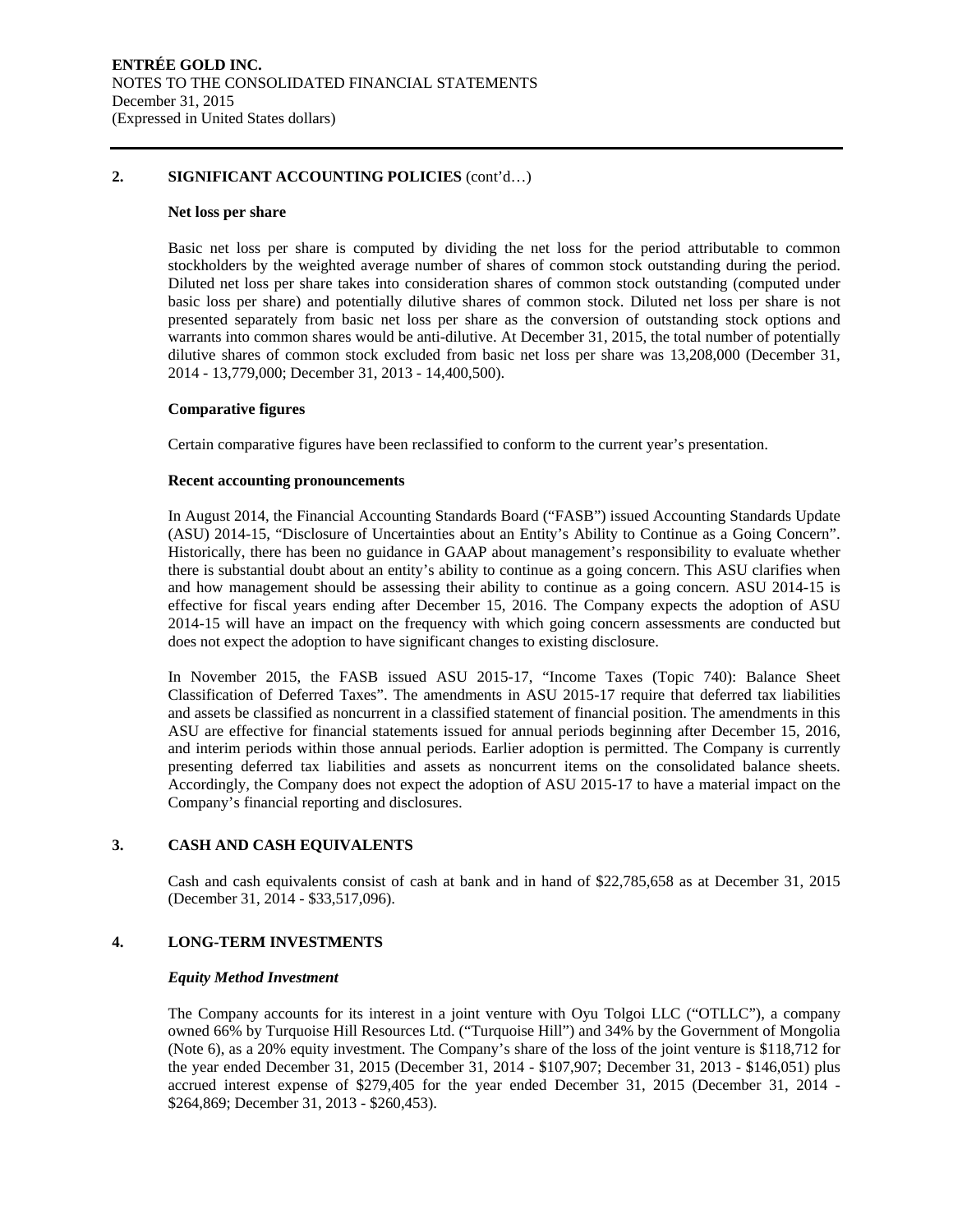## **5. EQUIPMENT**

|                    |               | December 31, 2015       |           |       |         |             | December 31, 2014 |              |         |          |         |
|--------------------|---------------|-------------------------|-----------|-------|---------|-------------|-------------------|--------------|---------|----------|---------|
|                    |               | Net Book<br>Accumulated |           |       |         | Accumulated |                   |              |         | Net Book |         |
|                    |               | Cost<br>Depreciation    |           | Value |         | Cost        |                   | Depreciation |         | Value    |         |
|                    |               |                         |           |       |         |             |                   |              |         |          |         |
| Office equipment   | \$<br>57,207  | -8                      | 46,282 \$ |       | 10.925  | \$          | 81,314 \$         |              | 60,877  | -S       | 20,437  |
| Computer equipment | 276.534       |                         | 231,335   |       | 45,199  |             | 363,823           |              | 290,361 |          | 73,462  |
| Field equipment    | 181,925       |                         | 134,245   |       | 47,680  |             | 217,036           |              | 141,797 |          | 75,239  |
| <b>Buildings</b>   | 40,053        |                         | 34,673    |       | 5,380   |             | 48,762            |              | 40,334  |          | 8,428   |
|                    |               |                         |           |       |         |             |                   |              |         |          |         |
|                    | \$<br>555,719 | \$                      | 446,535   |       | 109.184 | \$          | 710.935           | -\$          | 533,369 | \$       | 177,566 |

#### **6. MINERAL PROPERTY INTERESTS**

Title to mineral property interests involves certain inherent risks due to the difficulties of determining the validity of certain claims as well as the potential for problems arising from the frequently ambiguous conveyancing history characteristic of many mineral property interests. The Company has investigated title to its mineral property interests and, except as otherwise disclosed below, to the best of its knowledge, title to the mineral property interests is in good standing.

#### *Material Properties*

The Company's two principal assets are the Ann Mason project (the "Ann Mason Project") in Nevada and its interest in the Lookout Hill property in Mongolia.

#### **Ann Mason, Nevada, United States**

The Ann Mason Project is defined by a series of both unpatented lode claims on public land administered by the Bureau of Land Management, and title to patented lode claims. The project area includes the Ann Mason and the Blue Hill deposits, several early-stage copper porphyry targets including the Blackjack IP, Blackjack Oxide, Roulette and Minnesota targets, and the Minnesota, Shamrock and Ann South copper skarn targets.

Certain of the unpatented lode claims are leased to the Company pursuant to a mining lease and option to purchase agreement ("MLOPA") with two individuals. Under the MLOPA, the Company has the option to purchase the claims for \$500,000, which, if exercised, will be subject to a 3% net smelter returns ("NSR") royalty (which may be bought down to a 1% NSR royalty for \$2 million). The MLOPA also provides for annual advance minimum royalty payments of \$27,500 which commenced in 2011 and will continue until the commencement of sustained commercial production. The advance payments will be credited against future royalty payments or the buy down of the royalty.

In September 2009, the Company entered into an agreement whereby the Company may acquire an 80% interest in certain unpatented lode claims formerly known as the Roulette property. In order to acquire its interest, the Company must: (a) incur expenditures of \$1,000,000, make cash payments of \$140,000 and issue 85,000 common shares of the Company within three years (completed); (b) make aggregate advance royalty payments totalling \$375,000 between the fifth and tenth anniversaries of the agreement (\$100,000 of which has been paid); and (c) deliver a bankable feasibility study before the tenth anniversary of the agreement.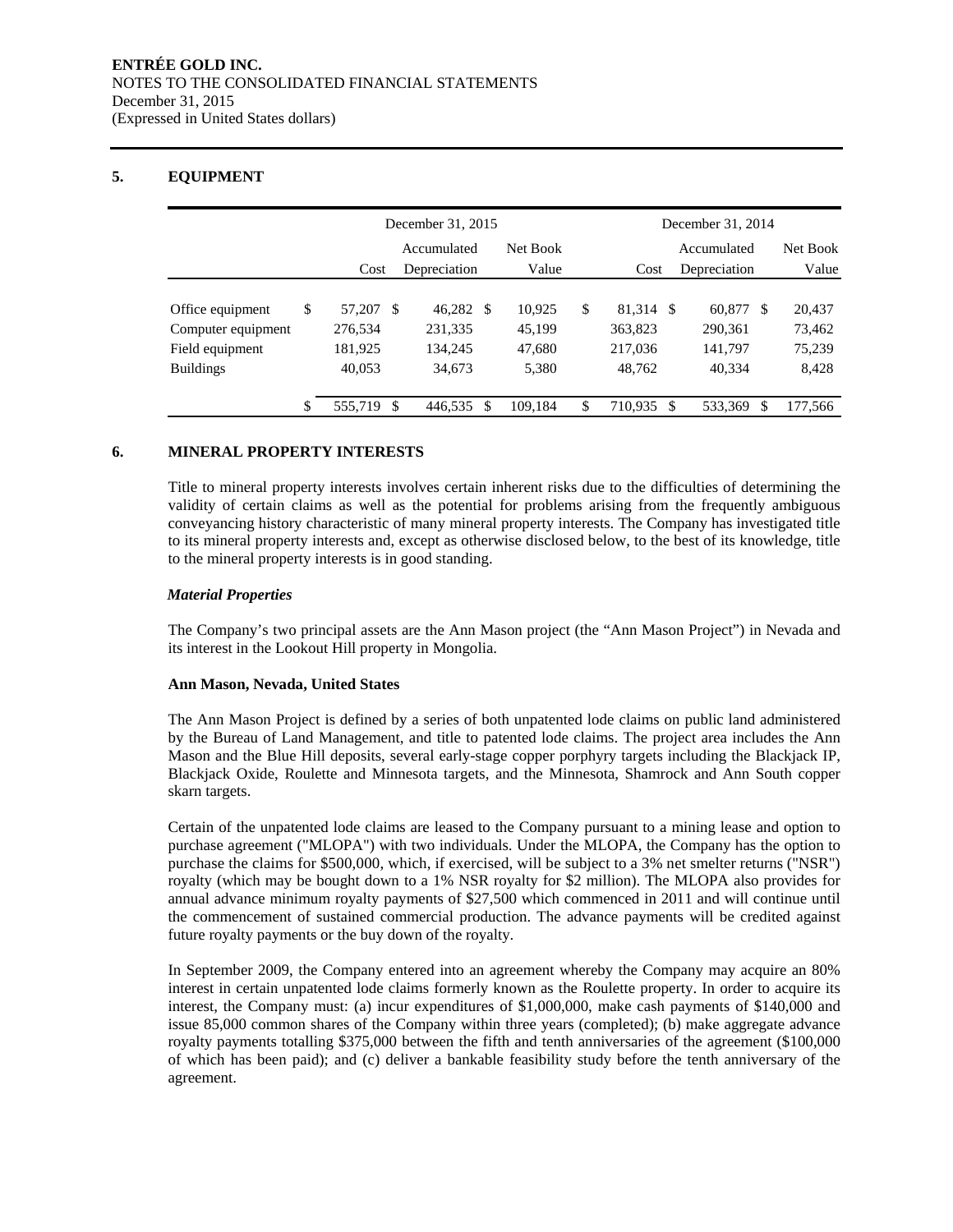#### **6. MINERAL PROPERTY INTERESTS** (cont'd...)

#### *Material Properties* (cont'd...)

#### **Ann Mason, Nevada, United States** (cont'd...)

In February 2013, the Company entered into an agreement with Sandstorm Gold Ltd. ("Sandstorm") whereby the Company granted Sandstorm a 0.4% NSR royalty over certain of the unpatented lode claims, including the claims covering the Ann Mason and Blue Hill deposits, in return for an upfront payment of \$5 million (the "Sandstorm NSR Payment") which was recorded as a recovery to acquisition costs.

In addition, certain of the patented lode claims are subject to a 2% NSR royalty.

#### **Lookout Hill, Mongolia**

The Lookout Hill property in the South Gobi region of Mongolia is comprised of two mining licences, Shivee Tolgoi and Javhlant, granted by the Mineral Resources Authority of Mongolia ("MRAM") in October 2009. Title to the two licences is held by the Company.

In October 2004, the Company entered into an arm's-length Equity Participation and Earn-In Agreement (the "Earn In Agreement") with Turquoise Hill. Under the Earn-In Agreement, Turquoise Hill agreed to purchase equity securities of the Company, and was granted the right to earn an interest in what is now the eastern portion of the Shivee Tolgoi mining licence and all of the Javhlant mining licence (together the "Joint Venture Property"). Most of Turquoise Hill's rights and obligations under the Earn-In Agreement were subsequently assigned by Turquoise Hill to what was then its wholly-owned subsidiary, OTLLC. The Government of Mongolia subsequently acquired a 34% interest in OTLLC from Turquoise Hill.

On June 30, 2008, OTLLC gave notice that it had completed its earn-in obligations by expending a total of \$35 million on exploration of the Joint Venture Property. OTLLC earned an 80% interest in all minerals extracted below a sub-surface depth of 560 metres from the Joint Venture Property and a 70% interest in all minerals extracted from surface to a depth of 560 metres from the Joint Venture Property. In accordance with the Earn-In Agreement, the Company and OTLLC formed a joint venture (the "Entrée-OTLLC Joint Venture") on terms annexed to the Earn-In Agreement.

The portion of the Shivee Tolgoi mining licence outside of the Joint Venture Property ("Shivee West") is 100% owned by the Company, but is subject to a right of first refusal by OTLLC.

The conversion of the original Shivee Tolgoi and Javhlant exploration licences into mining licences was a condition precedent to the Investment Agreement (the "Investment Agreement") between Turquoise Hill, OTLLC, the Government of Mongolia and Rio Tinto International Holdings Limited. The licences are part of the contract area covered by the Investment Agreement, although the Company is not a party to the Investment Agreement. The Shivee Tolgoi and Javhlant mining licences were each issued for a 30 year term and have rights of renewal for two further 20 year terms.

On February 27, 2013, MRAM delivered notice (the "Notice") to the Company advising that the Company is temporarily restricted from transferring, selling or leasing the Shivee Tolgoi and Javhlant mining licences. While the Company was subsequently advised that the temporary transfer restriction on the mining licences will be lifted, it has yet to receive official notification of the lifting of the restriction.

As of December 31, 2015, the Entrée-OTLLC Joint Venture had expended approximately \$27.8 million to advance the Joint Venture Property. Under the terms of the Entrée-OTLLC Joint Venture, OTLLC contributed on behalf of the Company its required participation amount charging interest at prime plus 2% (Note 7).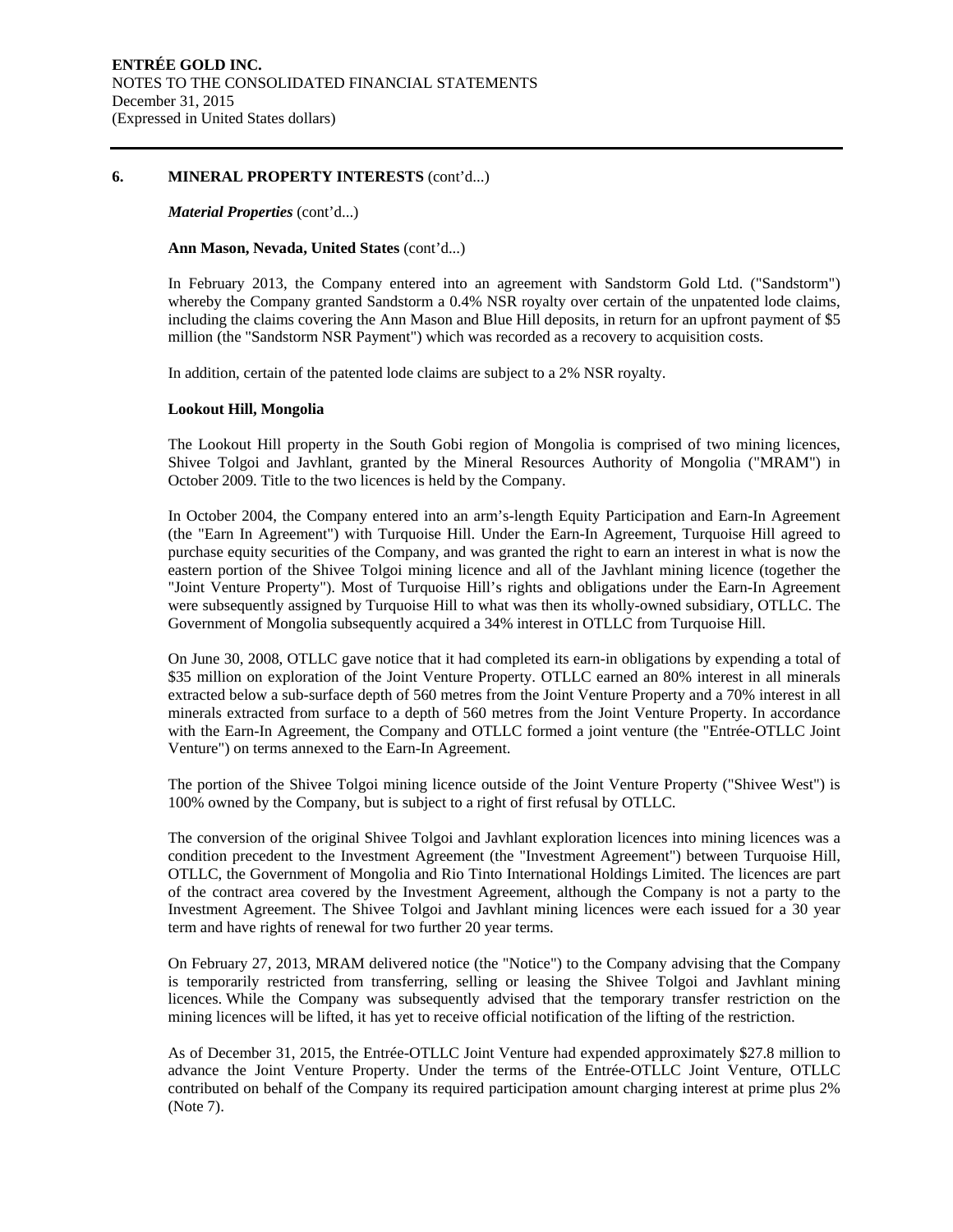#### **6. MINERAL PROPERTY INTERESTS** (cont'd...)

#### *Other Properties*

The Company also has interests in non-material properties in Australia, the United States and Peru.

During the year ended December 31, 2014, the Company recorded an impairment of mineral property interests of \$552,095 (December 31, 2013 - \$437,732) against these properties.

Capitalized mineral property acquisition costs are summarized as follows:

|                    |    | December 31,<br>2015     | December 31.<br>2014  |
|--------------------|----|--------------------------|-----------------------|
| Ann Mason<br>Other | S. | 36,853,690 \$<br>860,802 | 43,966,474<br>453,064 |
| <b>Total</b>       | S. | 37,714,492 \$            | 44,419,538            |

Ann Mason capitalized mineral property acquisition costs are net of the \$5 million Sandstorm NSR Payment.

Included in Other is a 0.5% net smelter returns royalty acquired for \$500,000 in 2015 from Candente Copper Corp. on their 100% owned Cañariaco project in Peru.

Expensed exploration costs are summarized as follows:

|                            | Year Ended<br>Year Ended<br>December 31.<br>December 31.<br>2015<br>2014 |                                   |     |                                   | Year Ended<br>December 31.<br>2013 |                                   |
|----------------------------|--------------------------------------------------------------------------|-----------------------------------|-----|-----------------------------------|------------------------------------|-----------------------------------|
| US<br>Mongolia<br>Other    | S                                                                        | 3,507,357<br>1,488,452<br>165,101 | - S | 7,066,997<br>1,672,341<br>315,549 | -S                                 | 3,940,264<br>1,355,493<br>807,235 |
| <b>Total all locations</b> | \$                                                                       | 5,160,910                         |     | 9,054,887                         | \$.                                | 6,102,992                         |

### **7. LOANS PAYABLE**

Under the terms of the Entrée-OTLLC Joint Venture (Note 6), OTLLC will contribute funds to approved joint venture programs and budgets on the Company's behalf. Interest on each loan advance shall accrue at an annual rate equal to OTLLC's actual cost of capital or the prime rate of the Royal Bank of Canada, plus two percent (2%) per annum, whichever is less, as at the date of the advance. The loans will be repayable by the Company monthly from ninety percent (90%) of the Company's share of available cash flow from the Entrée-OTLLC Joint Venture. In the absence of available cash flow, the loans will not be repayable. The loans are not expected to be repaid within one year.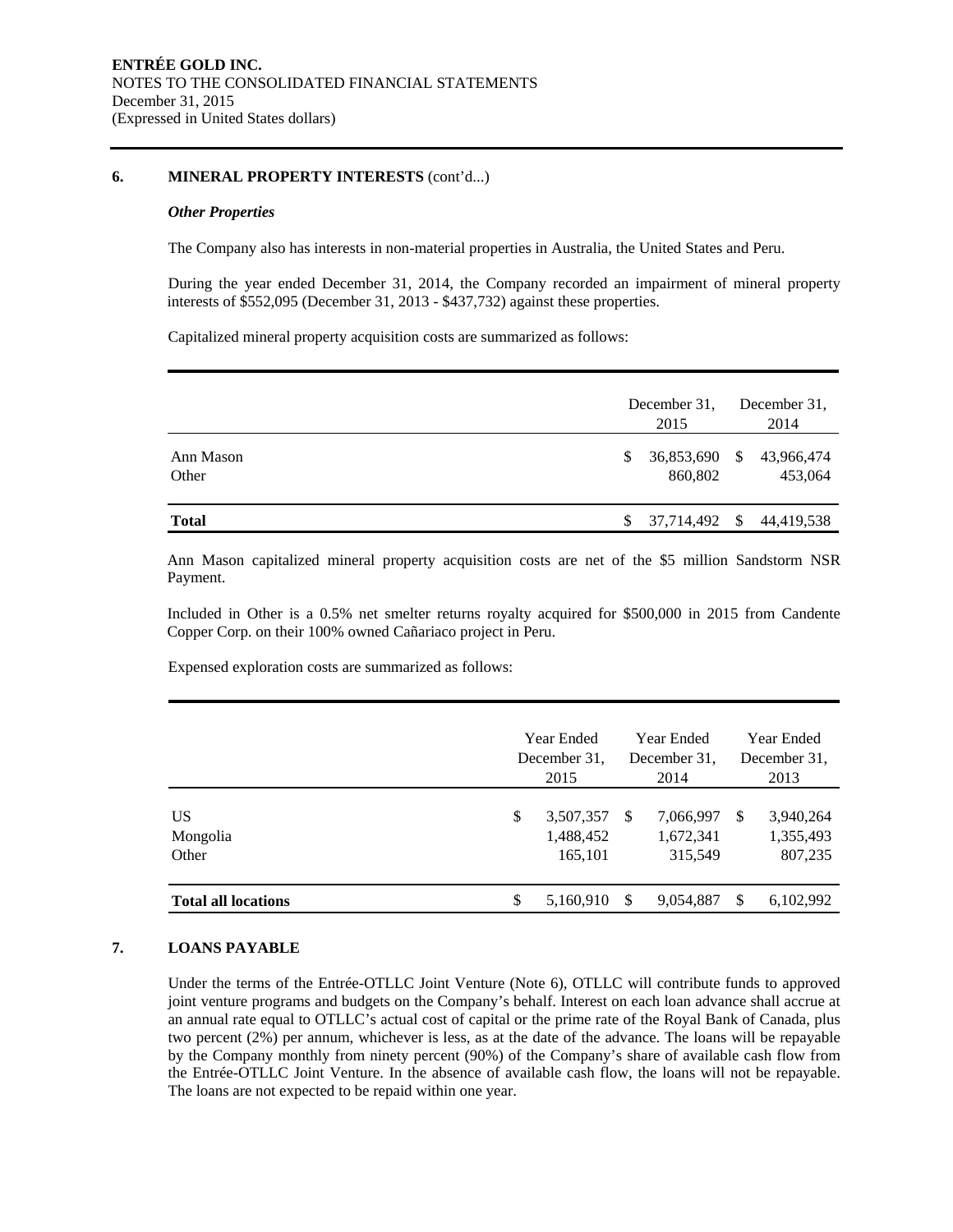#### **8. DEFERRED REVENUE**

In February 2013, the Company entered into an equity participation and funding agreement with Sandstorm (the "2013 Agreement") that provided an upfront deposit (the "Deposit") from Sandstorm of \$40 million. The Company will use future payments that it receives from its mineral property interests to purchase and deliver metal credits to Sandstorm, in amounts that are indexed to the Company's share of gold, silver and copper production from the Joint Venture Property as follows:

- 25.7% of the Company's share of gold and silver, and 2.5% of the Company's share of copper, produced from the portion of the Shivee Tolgoi mining licence included in the Joint Venture Property; and
- 33.8% of the Company's share of gold and silver, and 2.5% of the Company's share of copper, produced from the Javhlant mining licence.

In addition to the Deposit, upon delivery of the metal credits Sandstorm will make a cash payment to the Company equal to the lesser of the prevailing market price and \$220 per ounce of gold, \$5 per ounce of silver and \$0.50 per pound of copper (subject to inflation adjustments). After approximately 8.6 million ounces of gold, 40.3 million ounces of silver and 9.1 billion pounds of copper have been produced from the entire Joint Venture Property, the cash payment will increase to the lesser of the prevailing market price and \$500 per ounce of gold, \$10 per ounce of silver and \$1.10 per pound of copper (subject to inflation adjustments). To the extent that the prevailing market price is greater than the amount of the cash payment, the difference between the two will be credited against the Deposit (the net amount of the Deposit being the "Unearned Balance").

The Company is not required to deliver actual metal, and the Company may use revenue from any of its assets to purchase the requisite amount of metal credits. The Company recorded the Deposit as deferred revenue and will recognize amounts in revenue as metal credits are delivered to Sandstorm, which are expected to be delivered until after 2020. As a nonmonetary item, the deferred revenue balance is recorded at the historical basis of C\$40,032,000 and is subject to foreign currency fluctuations upon conversion to US dollars at each reporting period.

On February 23, 2016, the Company and Sandstorm entered into an Agreement to Amend the 2013 Agreement (Note 18, Subsequent Events).

## **9. COMMON STOCK**

#### **Share issuances**

In March 2013, the Company completed a private placement with Sandstorm consisting of 17,857,142 common shares issued at a price of C\$0.56 per share for gross proceeds of \$9,722,897. Related share issuance costs were \$86,636.

In May 2014, the Company issued 250,000 shares at a fair value of \$73,618 to acquire certain claims within the boundaries of its Ann Mason Project.

During the year ended December 31, 2015, the Company issued 346,532 common shares for cash proceeds of \$41,135 on the exercise of stock options. The fair value recorded when the options were granted of \$26,532 has been transferred from additional paid-in capital to common stock on the exercise of the options.

#### **Stock options**

The Company has adopted a stock option plan (the "Plan") to grant options to directors, officers, employees and consultants. Under the Plan, the Company may grant options to acquire up to 10% of the issued and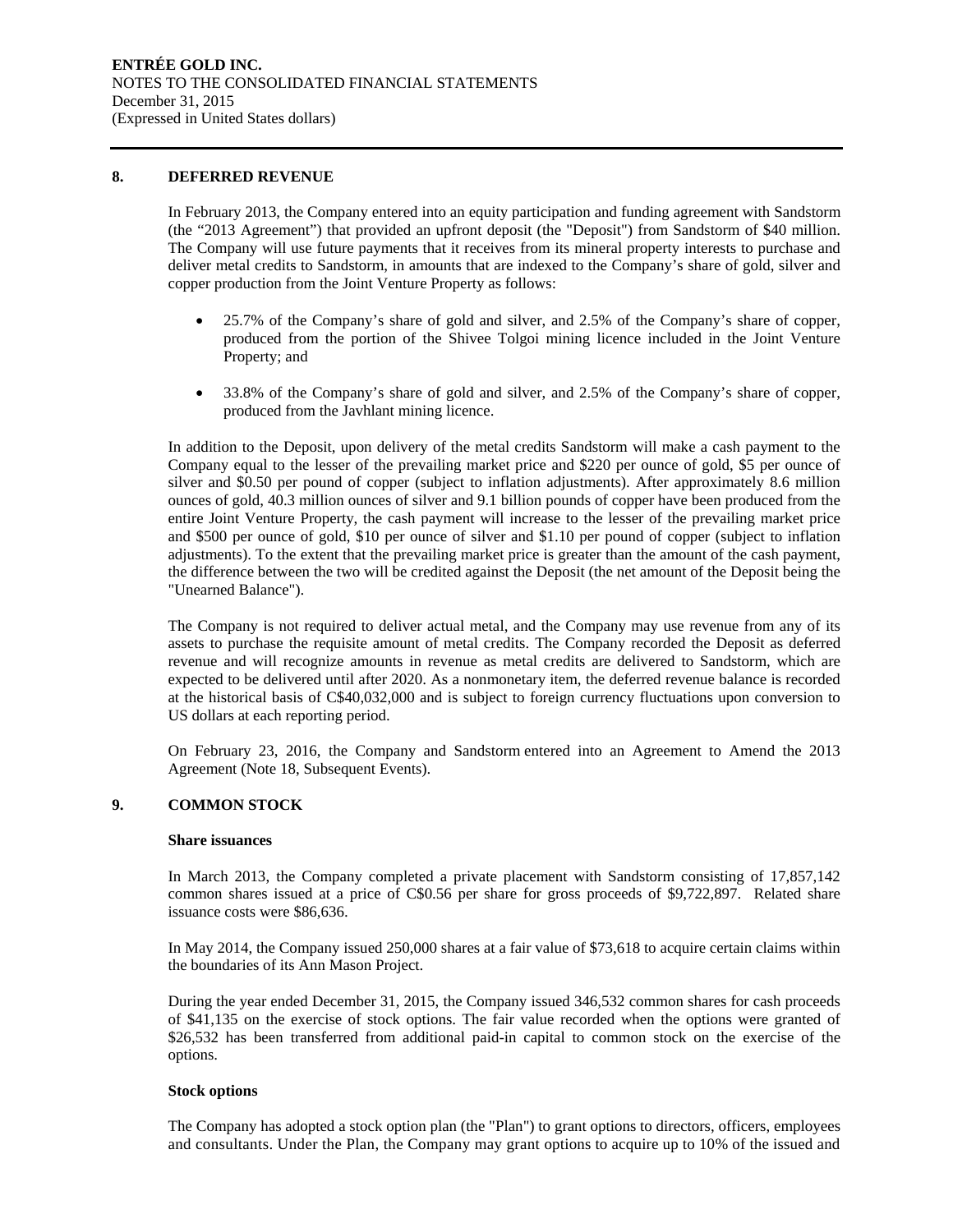#### **9. COMMON STOCK** (cont'd...)

#### **Stock options** (cont'd...)

outstanding shares of the Company. Options granted can have a term of up to ten years and an exercise price typically not less than the Company's closing stock price on the Toronto Stock Exchange on the last trading day before the date of grant. Vesting is determined at the discretion of the Board of Directors.

The Company uses the Black-Scholes option pricing model to determine the fair value of stock options granted. For employees, the compensation expense is amortized on a straight-line basis over the requisite service period which approximates the vesting period. Compensation expense for stock options granted to non-employees is recognized over the contract services period or, if none exists, from the date of grant until the options vest. Compensation associated with unvested options granted to non-employees is re-measured on each balance sheet date using the Black-Scholes option pricing model.

The Company uses historical data to estimate option exercise, forfeiture and employee termination within the valuation model. The risk-free interest rate is based on a treasury instrument whose term is consistent with the expected term of the stock options. The Company has not paid and does not anticipate paying dividends on its common stock; therefore, the expected dividend yield is assumed to be zero. Companies are required to utilize an estimated forfeiture rate when calculating the expense for the reporting period. Based on the best estimate, management applied the estimated forfeiture rate of Nil in determining the expense recorded in the accompanying Statements of Operations and Comprehensive Loss.

|                              | Number of Options | Weighted Average<br><b>Exercise Price</b><br>(C\$) |
|------------------------------|-------------------|----------------------------------------------------|
|                              |                   |                                                    |
| Balance at December 31, 2012 | 9,223,000         | 1.98                                               |
| Granted                      | 7,560,000         | 0.47                                               |
| Expired                      | (2,379,500)       | 1.80                                               |
| Forfeited                    | (3,000)           | 1.25                                               |
| Balance at December 31, 2013 | 14,400,500        | 1.22                                               |
| Granted                      | 2,815,000         | 0.21                                               |
| Expired                      | (2,811,500)       | 1.99                                               |
| Forfeited                    | (625,000)         | 1.43                                               |
| Balance at December 31, 2014 | 13,779,000        | 0.85                                               |
| Granted                      | 1,670,000         | 0.34                                               |
| Exercised                    | (346, 532)        | 0.22                                               |
| Cancelled                    | (163, 468)        | 0.25                                               |
| Expired                      | (1,472,500)       | 2.75                                               |
| Forfeited                    | (258, 500)        | 0.61                                               |
| Balance at December 31, 2015 | 13,208,000        | 0.60                                               |

Stock option transactions are summarized as follows: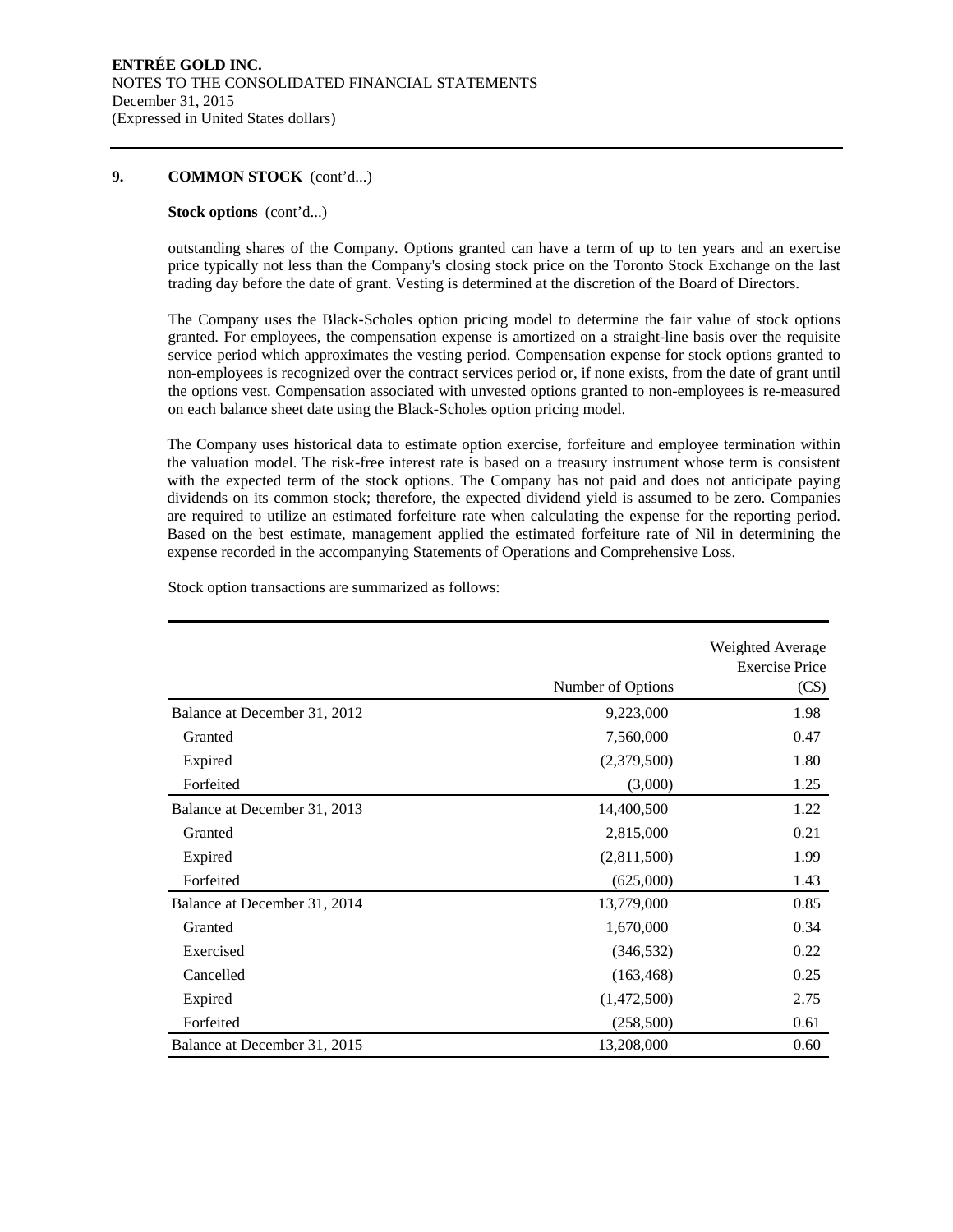#### **9. COMMON STOCK** (cont'd...)

#### **Stock options** (cont'd...)

The number of stock options exercisable at December 31, 2015 was 12,658,000.

At December 31, 2015, the following stock options were outstanding:

| Number of<br>Options | Exercise<br>Price<br>(C\$) | Aggregate<br><b>Intrinsic Value</b><br>(C\$) | <b>Expiry Date</b>     | Number of<br>Options<br>Exercisable | Aggregate<br><b>Intrinsic Value</b><br>(C\$) |
|----------------------|----------------------------|----------------------------------------------|------------------------|-------------------------------------|----------------------------------------------|
|                      |                            |                                              |                        |                                     |                                              |
| 200,000              | 3.47                       |                                              | <b>January 4, 2016</b> | 200,000                             |                                              |
| 125,000              | 2.94                       |                                              | March 8, 2016          | 125,000                             |                                              |
| 150,000              | 2.05                       |                                              | July 7, 2016           | 150,000                             |                                              |
| 100,000              | 2.23                       |                                              | July 15, 2016          | 100,000                             |                                              |
| 1,533,000            | 1.25                       | $\overline{\phantom{a}}$                     | January 6, 2017        | 1,533,000                           |                                              |
| 100,000              | 0.73                       | $\overline{\phantom{a}}$                     | June 18, 2017          | 100,000                             |                                              |
| 4,480,000            | 0.56                       |                                              | March 15, 2018         | 4,480,000                           |                                              |
| 50,000               | 0.32                       |                                              | April 9, 2018          | 50,000                              |                                              |
| 150,000              | 0.34                       |                                              | June 27, 2018          | 150,000                             |                                              |
| 2,245,000            | 0.30                       |                                              | December 19, 2018      | 2,245,000                           |                                              |
| 2,405,000            | 0.21                       | 192,400                                      | December 22, 2019      | 2,405,000                           | 192,400                                      |
| 100,000              | 0.38                       | $\overline{\phantom{0}}$                     | July 12, 2020          | 50,000                              |                                              |
| 500,000              | 0.35                       | ٠                                            | November 15, 2020      |                                     |                                              |
| 1,070,000            | 0.33                       | $\overline{\phantom{0}}$                     | December 3, 2020       | 1,070,000                           |                                              |
|                      |                            |                                              |                        |                                     |                                              |
| 13,208,000           |                            | \$<br>192,400                                |                        | 12,658,000                          | \$<br>192,400                                |

The aggregate intrinsic value in the preceding table represents the total intrinsic value, based on the Company's closing stock price of C\$0.29 per share as of December 31, 2015, which would have been received by the option holders had all option holders exercised their options as of that date. The total number of in-the-money options vested and exercisable as of December 31, 2015 was 2,405,000. The total intrinsic value of options exercised during the year ended December 31, 2015 was \$192,400 (December 31, 2014 - \$Nil; December 31, 2013 - \$Nil).

Subsequent to December 31, 2015, 25,000 stock options with an exercise price of C\$0.30 and 35,000 stock options with an exercise price of C\$0.21 were exercised. 200,000 stock options with an exercise price of C\$3.47 and 125,000 stock options with an exercise price of C\$2.94 expired. 137,500 stock options with an exercise price of C\$1.25, 410,000 stock options with an exercise price of C\$0.56, 165,000 stock options with an exercise price of C\$0.30 and 30,000 stock options with an exercise price of C\$0.21 were forfeited.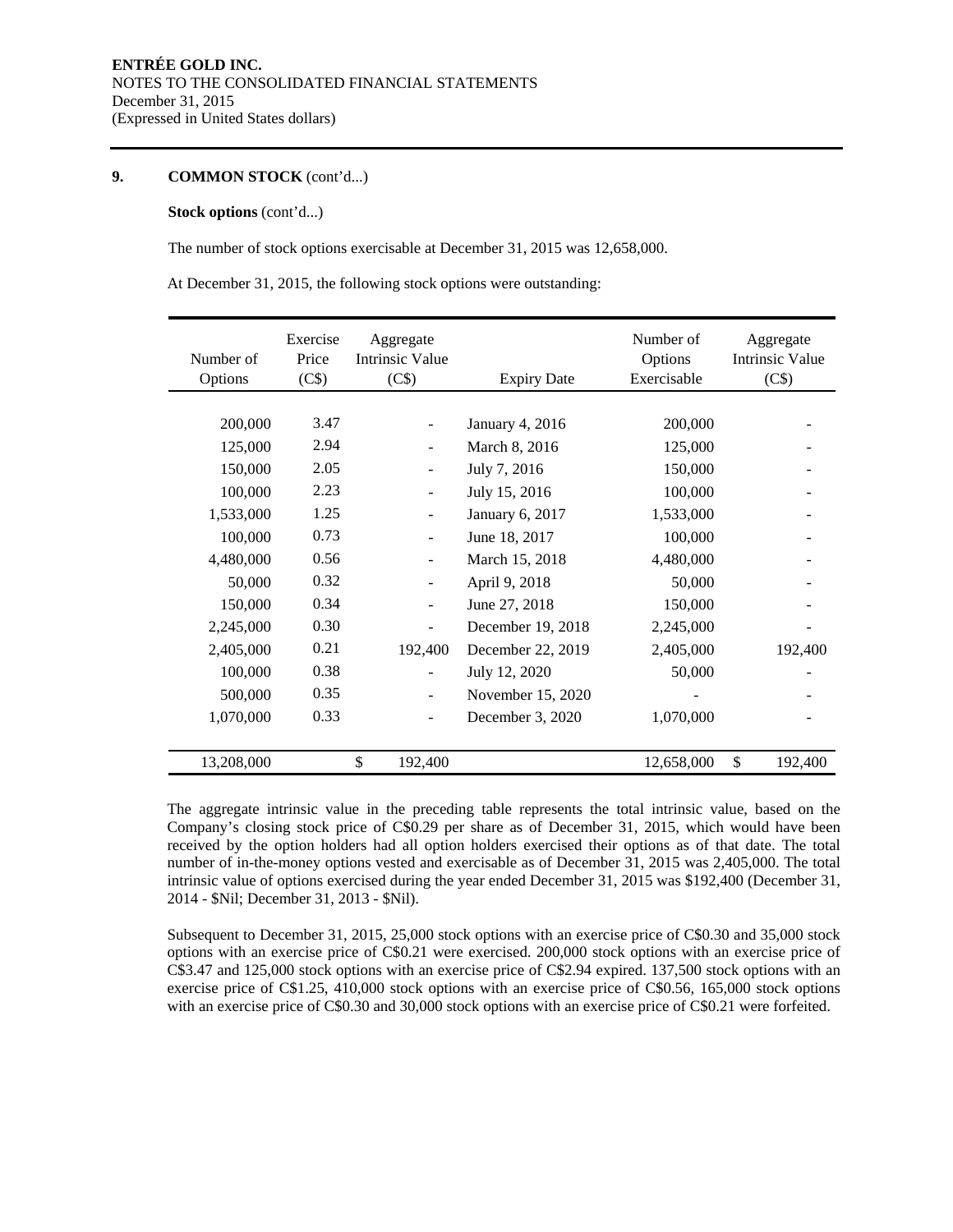#### **9. COMMON STOCK** (cont'd...)

#### **Stock-based compensation**

1,670,000 stock options were granted during the year ended December 31, 2015 with a fair value of \$246,156 (December 31, 2014 - \$251,390; December 31, 2013 - \$1,421,371). Stock-based compensation recognized during the year ended December 31, 2015 was \$197,375 (December 31, 2014 - \$251,390; December 31, 2013 - \$1,422,297) which has been recorded in the consolidated statements of operations as follows with corresponding additional paid-in capital recorded in stockholders' equity:

|                                           | Year Ended<br>December 31.<br>2015 |         |      | Year Ended<br>December 31.<br>2014 | <b>Year Ended</b><br>December 31.<br>2013 |                      |  |
|-------------------------------------------|------------------------------------|---------|------|------------------------------------|-------------------------------------------|----------------------|--|
| General and administration<br>Exploration | S<br>175.541 \$<br>21,834          |         |      | 215,497<br>35,893                  | <sup>S</sup>                              | 1,127,621<br>294,676 |  |
|                                           | S                                  | 197.375 | - \$ | 251,390                            | S                                         | 1,422,297            |  |

The following weighted-average assumptions were used for the Black-Scholes valuation of stock options granted:

|                                  | December 31.<br>2015 | December 31.<br>2014 | December 31.<br>2013 |
|----------------------------------|----------------------|----------------------|----------------------|
|                                  |                      |                      |                      |
| Risk-free interest rate          | 0.77%                | 1.25%                | 1.30%                |
| Expected life of options (years) | 4.6                  | 4.3                  | 4.3                  |
| Annualized volatility            | 75%                  | 65%                  | 75%                  |
| Dividend rate                    | $0.00\%$             | $0.00\%$             | $0.00\%$             |
| Fair value per option            | \$0.15               | \$0.09               | \$0.19               |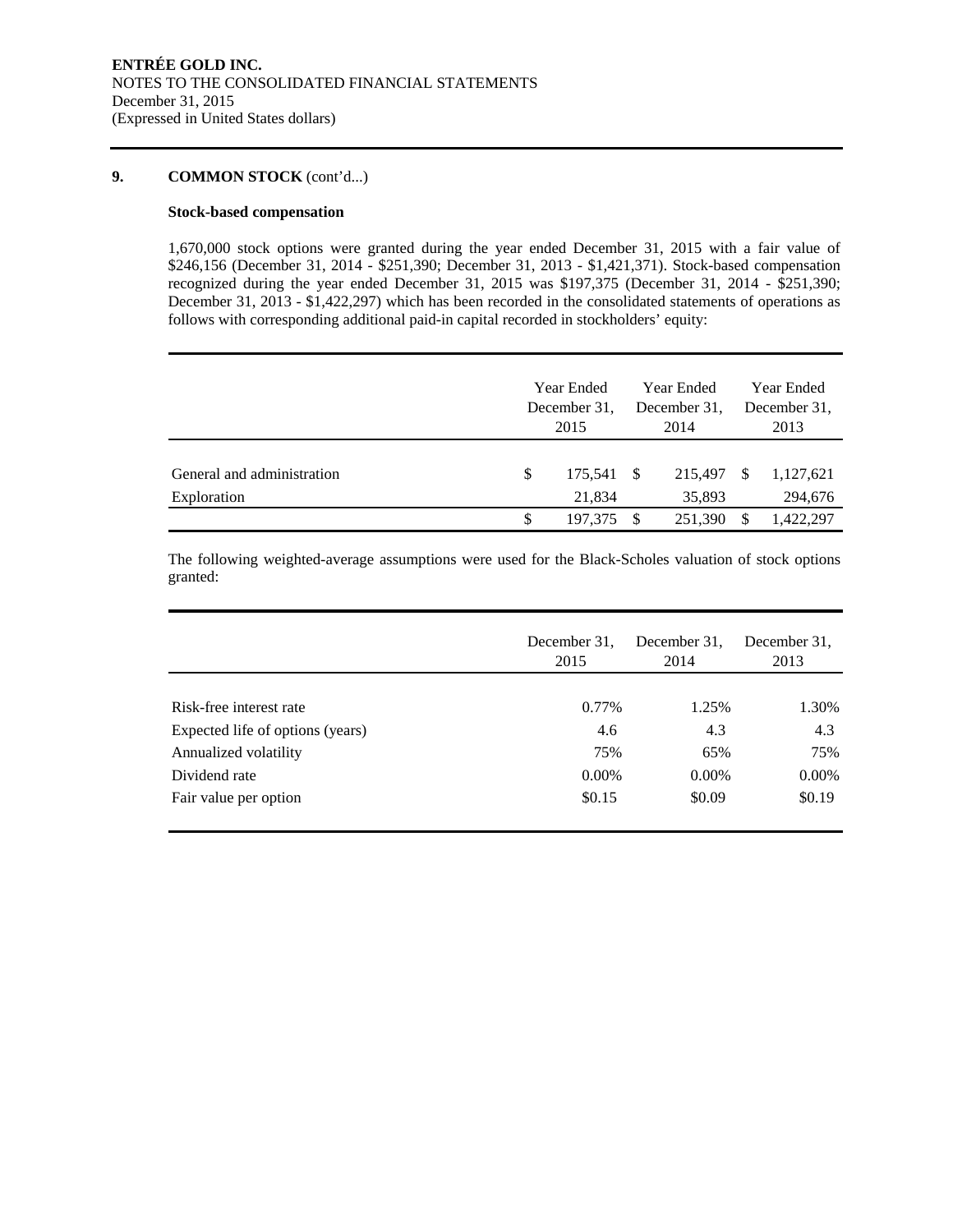## **10. SEGMENT INFORMATION**

The Company operates in one business segment being the exploration of mineral property interests.

Geographic information is as follows:

|                     | December 31,<br>2015 |    | December 31.<br>2014 |
|---------------------|----------------------|----|----------------------|
| Identifiable assets |                      |    |                      |
| <b>USA</b>          | \$<br>38, 323, 231   | -S | 46,949,474           |
| Canada              | 22,501,015           |    | 31,274,058           |
| Other               | 838,239              |    | 1,466,966            |
|                     |                      |    |                      |
|                     | \$<br>61,662,485     | S  | 79,690,498           |

## **11. INCOME TAXES**

A reconciliation of income taxes at statutory rates with the reported taxes is as follows:

|                                        | Year Ended<br>December 31.<br>2015 |               | Year Ended<br>December 31,<br>2014 |               | <b>Year Ended</b><br>December 31,<br>2013 |  |
|----------------------------------------|------------------------------------|---------------|------------------------------------|---------------|-------------------------------------------|--|
| Loss for the year before income taxes  | \$<br>(7,670,672)                  | <sup>\$</sup> | (12, 725, 835)                     | \$.           | (13, 484, 781)                            |  |
| Statutory rate                         | 26.00%                             |               | 26.00%                             |               | 25.75%                                    |  |
| Expected income tax recovery           | (1,994,375)                        |               | (3,308,717)                        |               | (3,472,331)                               |  |
| Permanent differences and other        | (44, 676)                          |               | 1,645,947                          |               | (78, 811)                                 |  |
| Difference in foreign tax rates        | 247,060                            |               | 1,011,166                          |               | (366,039)                                 |  |
| Effect of change in future tax rates   | 3,396,564                          |               |                                    |               |                                           |  |
| Effect of dissolution of subsidiaries  | 6,338,818                          |               | (4,065,731)                        |               |                                           |  |
| Change in valuation allowance          | (7,783,000)                        |               | 660,688                            |               | 1,611,239                                 |  |
| Withholding taxes                      |                                    |               |                                    |               | 243,186                                   |  |
| Total income tax expense (recovery)    | \$<br>160,391                      | \$.           | (4,056,647)                        | <sup>\$</sup> | (2,062,756)                               |  |
|                                        |                                    |               |                                    |               |                                           |  |
| Current income tax expense (recovery)  | 218                                |               | (123, 255)                         |               | 319,112                                   |  |
| Deferred income tax expense (recovery) | 160,173                            |               | (3,933,392)                        |               | (2,381,868)                               |  |
| Total income taxes                     | \$<br>160,391                      | \$.           | (4,056,647)                        | -S            | (2,062,756)                               |  |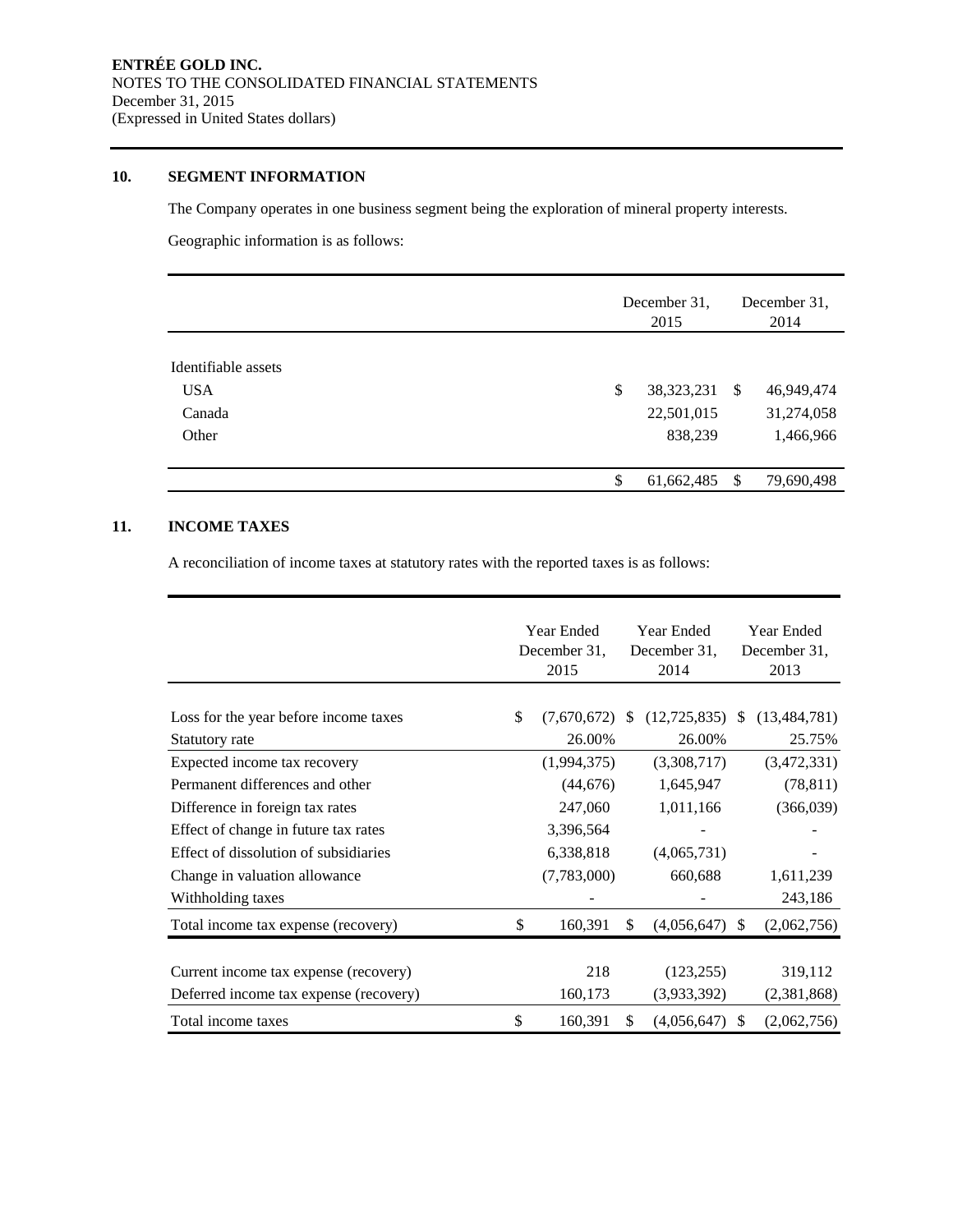#### **11. INCOME TAXES** (cont'd...)

The significant components of the Company's deferred income tax assets and liabilities are as follows:

|                                     | Year Ended           |               | Year Ended     |  |  |
|-------------------------------------|----------------------|---------------|----------------|--|--|
|                                     | December 31,         |               | December 31,   |  |  |
|                                     | 2015                 |               | 2014           |  |  |
|                                     |                      |               |                |  |  |
| Deferred income tax assets:         |                      |               |                |  |  |
| Non-capital loss carry forward      | \$<br>13,085,490     | <sup>\$</sup> | 19,506,412     |  |  |
| Resource expenditures               | 4,610,549            |               | 7,259,556      |  |  |
| Equipment                           | 131,337              |               | 152,063        |  |  |
| Share issue and legal costs         | 10,757               |               | 70,341         |  |  |
| Other                               | 1,925,091            |               | 5,015,648      |  |  |
|                                     | 19,763,224           |               | 32,004,020     |  |  |
| <b>Valuation allowance</b>          | (16, 576, 867)       |               | (24, 634, 353) |  |  |
| Net deferred income tax assets      | \$<br>3,186,357      | $\mathbb{S}$  | 7,369,667      |  |  |
| Deferred income tax liabilities:    |                      |               |                |  |  |
| Foreign exchange on loan            | \$<br>$(306,065)$ \$ |               | (1,441,120)    |  |  |
| Mineral property interests          | (6,447,589)          |               | (9,335,671)    |  |  |
| Net deferred income tax liabilities | \$<br>(6,753,654)    | \$            | (10,776,791)   |  |  |
| Net deferred income tax liabilities | \$<br>(3,567,297)    | \$            | (3,407,124)    |  |  |

The Company has available for deduction against future taxable income non-capital losses of approximately \$26,790,000 (2014: \$36,340,000) in Canada, \$660,000 (2014: \$690,000) in China, \$6,990,000 (2014: \$7,160,000) in Mongolia, \$14,880,000 (2014: \$23,260,000) in the United States of America, \$30,000 (2014: \$Nil) in Australia and \$580,000 (2014: \$520,000) in Peru. These losses, if not utilized, will expire through 2035. Subject to certain restrictions, the Company also has foreign resource expenditures available to reduce taxable income in future years. Deferred tax benefits which may arise as a result of these losses, resource expenditures, equipment, share issue and legal costs have not been recognized in these financial statements.

The Company recognizes interest accrued related to unrecognized tax benefits in interest expense and penalties in operating expenses. As of December 31, 2015, there was no accrued interest or accrued penalties.

The Company files income tax returns in Canada and several foreign jurisdictions. The Company's Canadian income tax returns from 2008 to 2015 are open. For other foreign jurisdictions, including Mongolia and the U.S., all years remain open.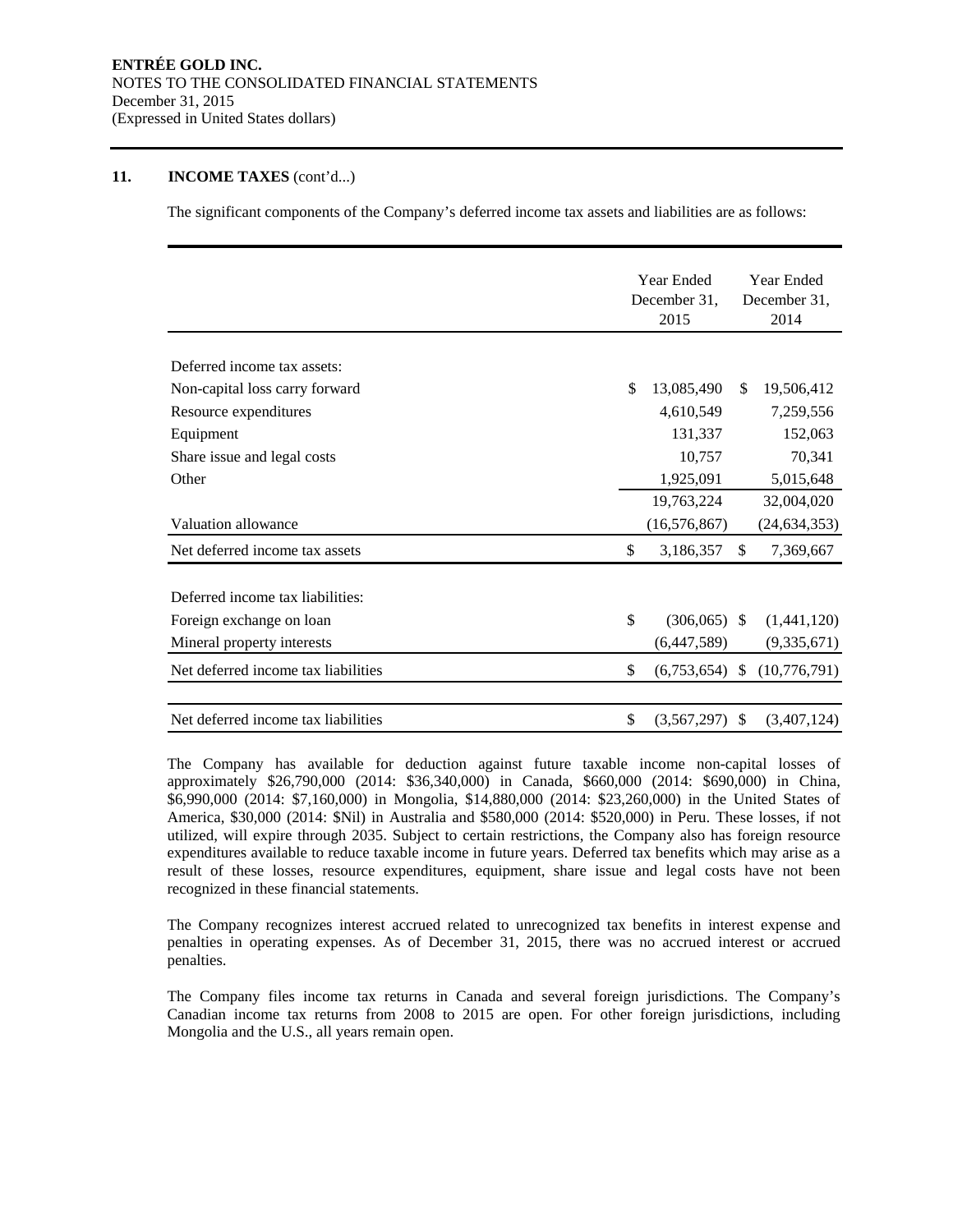#### **12. FAIR VALUE ACCOUNTING**

Fair value measurement is based on a fair value hierarchy, which requires an entity to maximize the use of observable inputs and minimize the use of unobservable inputs when measuring fair value. The standard describes three levels of inputs that may be used to measure fair value which are:

Level 1 — Quoted prices that are available in active markets for identical assets or liabilities.

Level 2 — Quoted prices in active markets for similar assets that are observable.

Level 3 — Unobservable inputs that are supported by little or no market activity and that are significant to the fair value of the assets or liabilities.

At December 31, 2015, the Company had Level 1 financial instruments, consisting of cash and cash equivalents, with a fair value of \$22,785,658.

#### **13. DISCLOSURES REGARDING FINANCIAL INSTRUMENTS**

The Company's financial instruments generally consist of cash and cash equivalents, receivables, deposits, accounts payable and accrued liabilities and loans payable. It is management's opinion that the Company is not exposed to significant interest or credit risks arising from these financial instruments. The fair value of these financial instruments approximates their carrying values.

The Company is exposed to currency risk by incurring certain expenditures in currencies other than the Canadian dollar. In addition, as certain of the Company's consolidated subsidiaries' functional currency is the United States dollar, the Company is exposed to foreign currency translation risk. The Company does not use derivative instruments to reduce this currency risk.

## **14. ACCUMULATED OTHER COMPREHENSIVE INCOME (LOSS) (OCI(L))**

|                                                                                |     | Year Ended<br>December 31.<br>2015 | Year Ended<br>December 31.<br>2014 |               | Year Ended<br>December 31.<br>2013 |
|--------------------------------------------------------------------------------|-----|------------------------------------|------------------------------------|---------------|------------------------------------|
| Accumulated $OCI(L)$ , beginning of period:<br>Currency translation adjustment | \$. | $(2,850,122)$ \$                   | 465,615                            | <sup>\$</sup> | 3,253,019                          |
| OCL for the period:<br>Currency translation adjustments                        | \$  | $(4.928.225)$ \$                   | $(3,315,737)$ \$                   |               | (2,787,404)                        |
| Accumulated OCI(L), end of period:<br>Currency translation adjustment          | \$. | $(7,778,347)$ \$                   | $(2,850,122)$ \$                   |               | 465,615                            |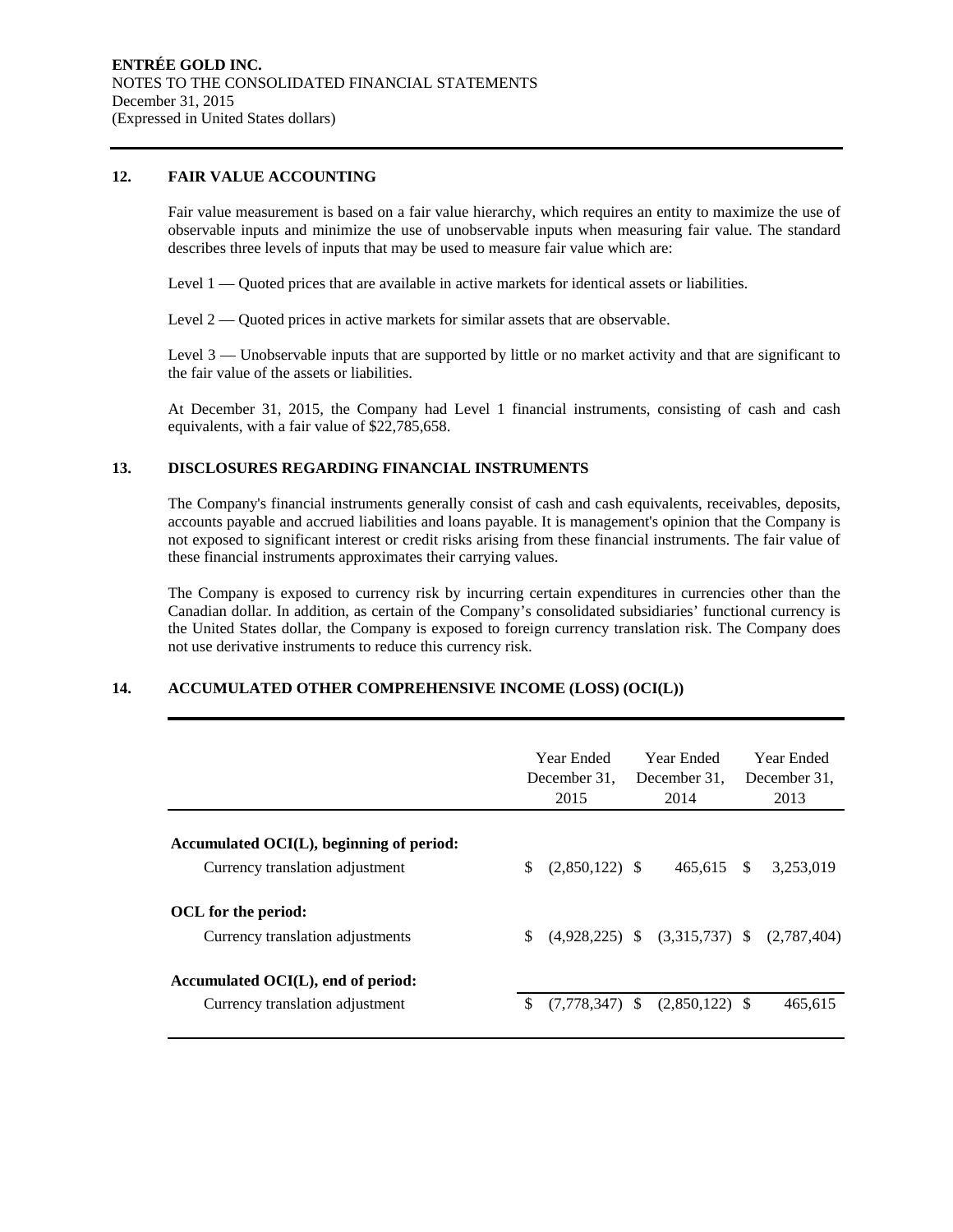#### **15. SUPPLEMENTAL DISCLOSURE WITH RESPECT TO CASH FLOWS**

There were no significant non-cash transactions during the year ended December 31, 2015. The significant non-cash transaction for the year ended December 31, 2014 consisted of the issuance of 250,000 common shares (December 31, 2013 - Nil) in payment of mineral property acquisitions valued at \$73,618 (December 31, 2013 - \$Nil) which have been capitalized as mineral property interests.

#### **16. COMMITMENTS AND CONTINGENCIES**

The Company is committed to make lease payments for the rental of office space as follows:

| 2016 | 247,906    |
|------|------------|
| 2017 | 71,578     |
|      | \$ 319,484 |

The Company incurred lease expense of \$372,733 (December 31, 2014 – \$399,906; December 31, 2013 - \$393,707) for the year ended December 31, 2015.

In the event of a partial expropriation of the Company's economic interest, contractually or otherwise, in the Joint Venture Property, which is not reversed during the abeyance period provided for in the equity participation and funding agreement with Sandstorm, the Company will be required to return a pro rata portion of the Deposit (the amount of the repayment not to exceed the amount of the Unearned Balance) and the metal credits that the Company is required to deliver to Sandstorm will be reduced proportionately. In the event of a full expropriation, the full amount of the Unearned Balance must be returned with interest. On February 23, 2016, the Company and Sandstorm entered into an Agreement to Amend the 2013 Agreement (Note 18, Subsequent Events) which decreased the amount of Deposit that the Company would need to return in certain circumstances.

### **17. TRANSACTIONS WITH RELATED PARTIES**

The Company did not enter into any transactions with related parties during the year ended December 31, 2015 and 2014.

During the year ended December 31, 2013, the Company paid consulting fees of \$1,167 to an immediate family member of an executive officer of the Company. The transaction was in the normal course of operations and was measured at the exchange amount, which represented the amount of consideration established and agreed to by the related party. All services under the agreement have been provided.

#### **18. SUBSEQUENT EVENTS**

Subsequent to December 31, 2015, 25,000 stock options with an exercise price of C\$0.30 and 35,000 stock options with an exercise price of C\$0.21 were exercised. 200,000 stock options with an exercise price of C\$3.47 and 125,000 stock options with an exercise price of C\$2.94 expired. 137,500 stock options with an exercise price of C\$1.25, 410,000 stock options with an exercise price of C\$0.56, 165,000 stock options with an exercise price of C\$0.30 and 30,000 stock options with an exercise price of C\$0.21 were forfeited.

On February 23, 2016, the Company and Sandstorm entered into an Agreement to Amend, which provides for a 17% reduction in the metal credits that the Company is required to sell and deliver to Sandstorm under the 2013 Agreement. In return, the Company refunded 17% of the Deposit by paying \$5.5 million in cash and issuing \$1.3 million of common shares (thereby reducing the Deposit to \$33.2 million). The Agreement to Amend further provided that in the event the Company's economic interest in the Joint Venture Property is reduced by up to 34%, the additional 17% refund of the Deposit is not required to be made in cash. At closing, the parties entered into an Amended and Restated Equity Participation and Funding Agreement